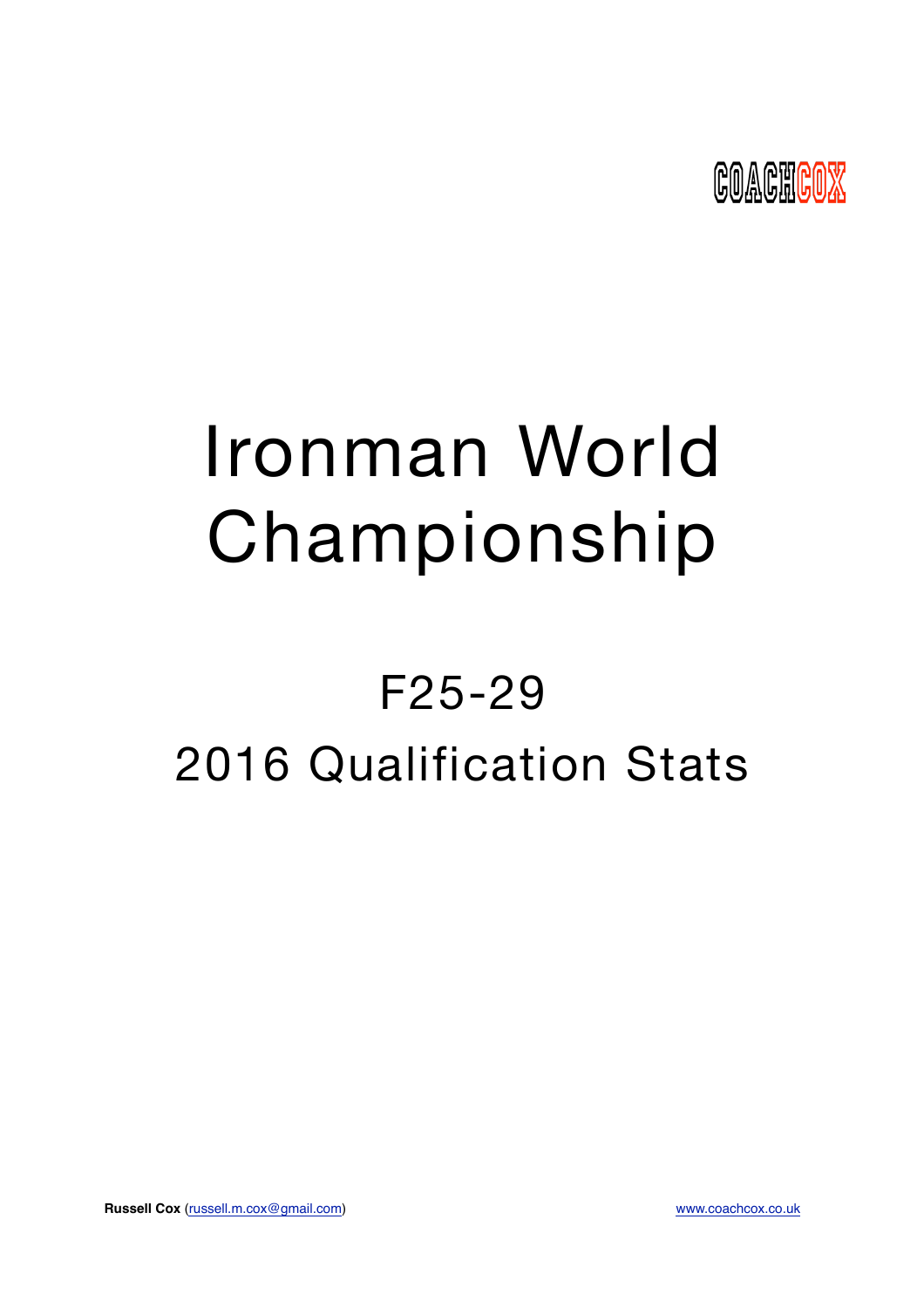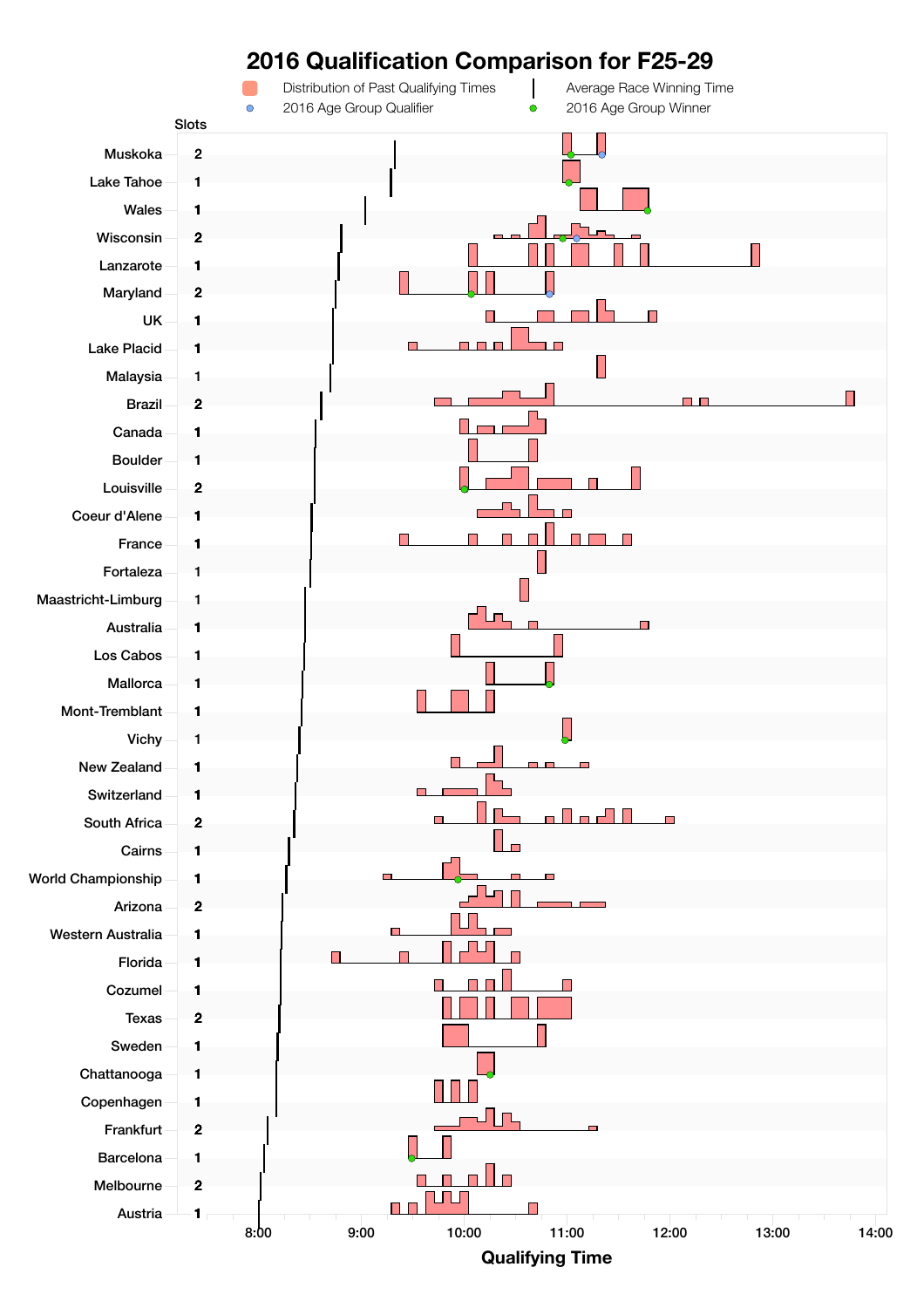## F25-29 Past Qualifying Times

#### **Ironman Vichy (1 Kona Slots)**

| Year    | <b>Female Winning Time</b> | <b>Age Group Winning Time</b> |
|---------|----------------------------|-------------------------------|
| 2015    | 9:25:27                    | 10:58:49                      |
| Average | 9:25:27                    | 10:58:49                      |

#### **Ironman Muskoka (2 Kona Slots)**

| Year    | <b>Female Winning Time</b> | <b>Age Group Winning Time</b> | 2nd Place Age Group Time |
|---------|----------------------------|-------------------------------|--------------------------|
| 2015    | 9:53:37                    | 11:02:12                      | 11:20:19                 |
| Average | 9:53:37                    | 11:02:12                      | 11:20:19                 |

#### **Ironman Wisconsin (2 Kona Slots)**

| Year    | <b>Female Winning Time</b> | <b>Age Group Winning Time</b> | 2nd Place Age Group Time |
|---------|----------------------------|-------------------------------|--------------------------|
| 2003    | 9:46:28                    | 11:05:27                      | 11:08:45                 |
| 2004    | 10:05:40                   | 11:07:24                      | 11:12:06                 |
| 2005    | 10:11:22                   | 11:13:17                      | 11:42:19                 |
| 2006    | 10:01:22                   | 11:07:29                      | 11:19:44                 |
| 2007    | 9:37:03                    | 10:19:28                      | 10:30:16                 |
| 2008    | 9:47:25                    | 10:43:22                      | 10:44:39                 |
| 2009    | 9:43:59                    | 10:39:43                      | 10:45:45                 |
| 2010    | 9:27:26                    | 10:39:56                      | 10:44:40                 |
| 2011    | 9:41:03                    | 11:01:13                      | 11:08:40                 |
| 2012    | 9:34:35                    | 10:38:43                      | 10:38:59                 |
| 2013    | 9:47:07                    | 11:19:23                      | 11:23:46                 |
| 2014    | 9:30:08                    | 10:43:52                      | 10:46:20                 |
| 2015    | 10:08:05                   | 10:57:28                      | 11:05:33                 |
| Average | 9:47:49                    | 10:53:35                      | 11:00:53                 |

#### **Ironman Wales (1 Kona Slots)**

| Year    | <b>Female Winning Time</b> | <b>Age Group Winning Time</b> |
|---------|----------------------------|-------------------------------|
| 2011    | 10:15:23                   | 11:38:18                      |
| 2012    | 9:45:09                    | 11:07:55                      |
| 2013    | 9:51:21                    | 11:15:17                      |
| 2014    | 10:57:26                   | 11:35:14                      |
| 2015    | 9:56:31                    | 11:46:54                      |
| Average | 10:09:10                   | 11:28:43                      |

#### **Ironman Lake Tahoe (1 Kona Slots)**

| Year    | <b>Female Winning Time</b> | <b>Age Group Winning Time</b> |
|---------|----------------------------|-------------------------------|
| 2013    | 9:58:53                    | 11:03:01                      |
| 2015    | 10:28:55                   | 11:01:01                      |
| Average | 10:13:54                   | 11:02:01                      |

#### **Ironman Mallorca (1 Kona Slots)**

| Year    | <b>Female Winning Time</b> | <b>Age Group Winning Time</b> |
|---------|----------------------------|-------------------------------|
| 2014    | 9:24:17                    | 10:13:11                      |
| 2015    | 9:24:48                    | 10:49:33                      |
| Average | 9:24:32                    | 10:31:22                      |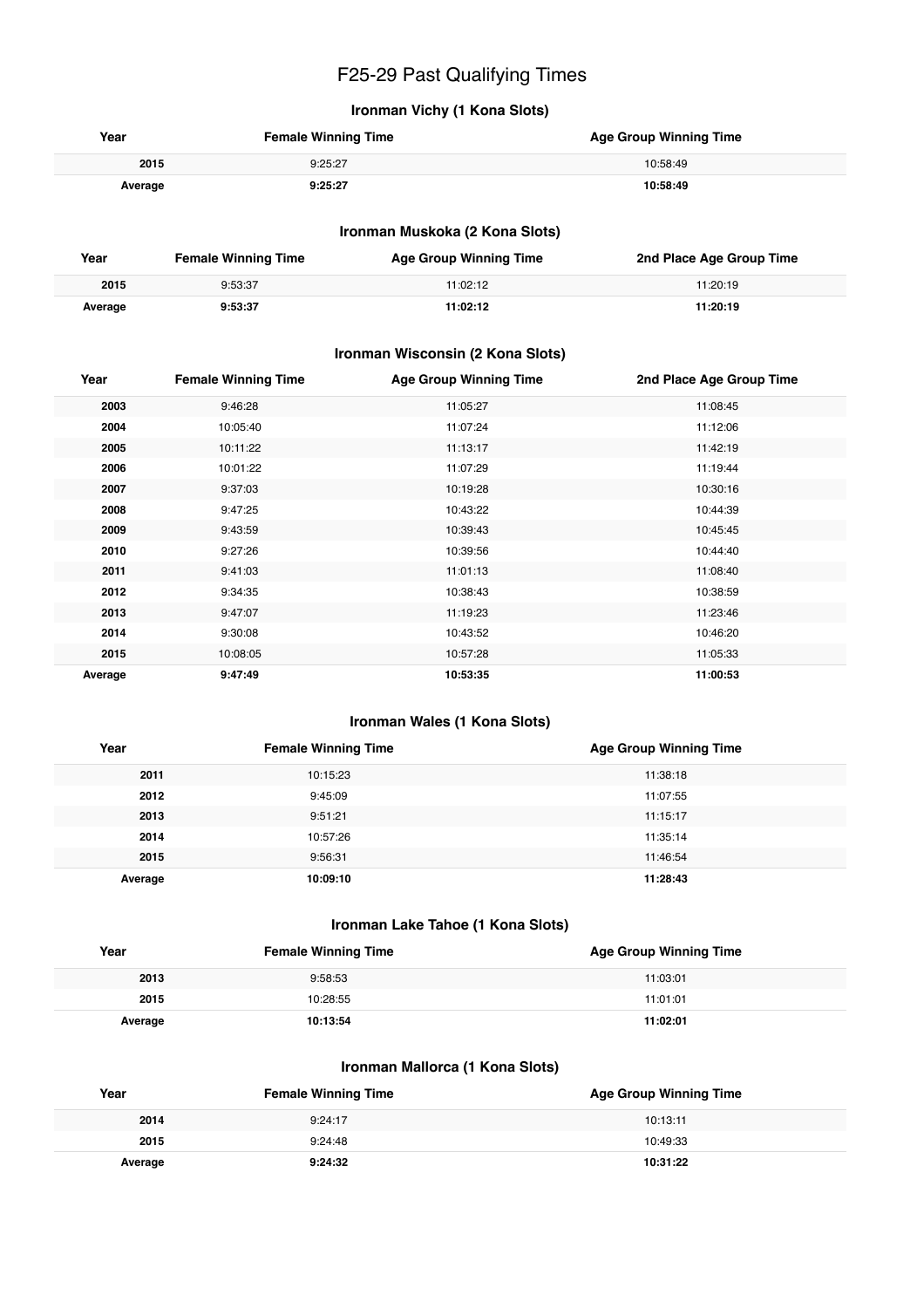#### **Ironman Chattanooga (1 Kona Slots)**

| Year    | <b>Female Winning Time</b> | <b>Age Group Winning Time</b> |
|---------|----------------------------|-------------------------------|
| 2014    | 8:54:55                    | 10:10:26                      |
| 2015    | 8:56:00                    | 10:15:06                      |
| Average | 8:55:27                    | 10:12:46                      |

#### **Ironman Barcelona (1 Kona Slots)**

| Year    | <b>Female Winning Time</b> | <b>Age Group Winning Time</b> |
|---------|----------------------------|-------------------------------|
| 2014    | 8:49:21                    | 9:50:58                       |
| 2015    | 8:46:44                    | 9:29:21                       |
| Average | 8:48:02                    | 9:40:09                       |

#### **Ironman World Championship (1 Kona Slots)**

| Year    | <b>Female Winning Time</b> | <b>Age Group Winning Time</b> |
|---------|----------------------------|-------------------------------|
| 2004    | 9:50:04                    | 10:51:46                      |
| 2005    | 9:09:30                    | 9:54:32                       |
| 2006    | 9:18:31                    | 9:53:41                       |
| 2007    | 9:08:45                    | 9:47:40                       |
| 2008    | 9:06:23                    | 10:28:53                      |
| 2009    | 8:54:02                    | 10:01:48                      |
| 2010    | 8:58:36                    | 10:07:16                      |
| 2011    | 8:55:08                    | 9:55:51                       |
| 2012    | 9:15:54                    | 9:51:07                       |
| 2013    | 8:52:14                    | 9:15:16                       |
| 2014    | 9:00:55                    | 9:50:39                       |
| 2015    | 8:57:57                    | 9:56:21                       |
| Average | 9:07:19                    | 9:59:34                       |

#### **Ironman Louisville (2 Kona Slots)**

| Year    | <b>Female Winning Time</b> | <b>Age Group Winning Time</b> | 2nd Place Age Group Time |
|---------|----------------------------|-------------------------------|--------------------------|
| 2007    | 9:23:22                    | 10:47:09                      | 10:59:14                 |
| 2008    | 9:54:17                    | 11:41:38                      | 11:41:44                 |
| 2010    | 9:33:15                    | 10:33:59                      | 10:52:16                 |
| 2011    | 9:38:14                    | 10:26:49                      | 10:31:35                 |
| 2012    | 9:36:27                    | 10:12:35                      | 10:33:24                 |
| 2013    | 9:29:02                    | 10:18:04                      | 10:28:48                 |
| 2014    | 9:31:19                    | 10:56:29                      | 11:14:22                 |
| 2015    | 10:00:04                   | 10:00:04                      | 10:00:31                 |
| Average | 9:38:15                    | 10:37:05                      | 10:47:44                 |

#### **Ironman Maryland (2 Kona Slots)**

| Year    | <b>Female Winning Time</b> | Age Group Winning Time | 2nd Place Age Group Time |
|---------|----------------------------|------------------------|--------------------------|
| 2014    | 9:26:02                    | 9:26:02                | 10:17:09                 |
| 2015    | 9:42:56                    | 10:04:03               | 10:49:44                 |
| Average | 9:34:29                    | 9:45:02                | 10:33:26                 |

#### **Ironman Los Cabos (1 Kona Slots)**

| Year    | <b>Female Winning Time</b> | <b>Age Group Winning Time</b> |
|---------|----------------------------|-------------------------------|
| 2013    | 9:35:34                    | 10:53:30                      |
| 2014    | 9:16:43                    | 9:55:11                       |
| Average | 9:26:08                    | 10:24:20                      |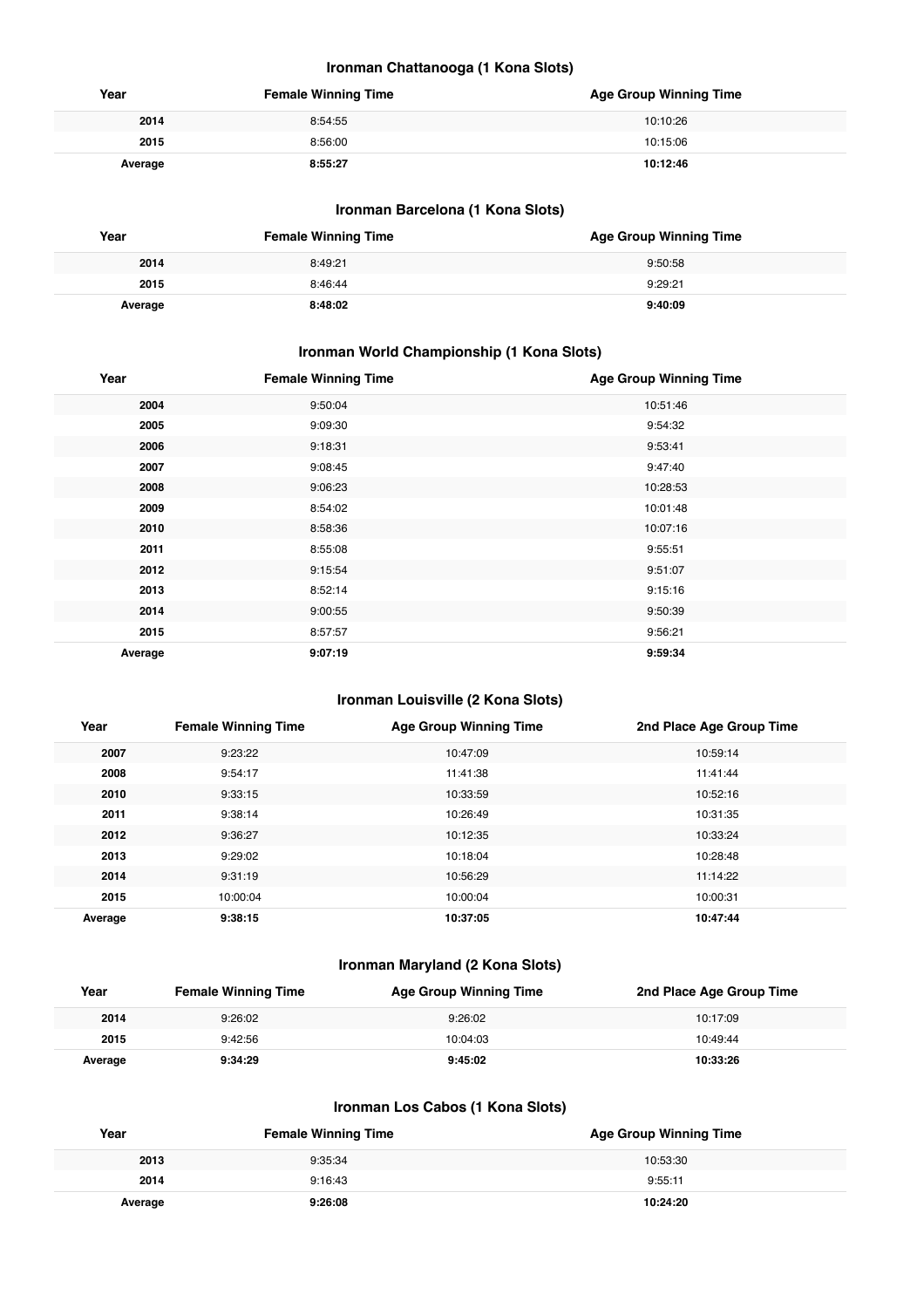#### **Ironman Florida (1 Kona Slots)**

| Year    | <b>Female Winning Time</b> | <b>Age Group Winning Time</b> |
|---------|----------------------------|-------------------------------|
| 2004    | 9:28:54                    | 10:14:29                      |
| 2005    | 9:33:09                    | 10:05:58                      |
| 2006    | 9:28:28                    | 10:32:20                      |
| 2007    | 9:05:35                    | 9:48:47                       |
| 2008    | 9:07:48                    | 10:05:42                      |
| 2009    | 9:08:38                    | 10:16:12                      |
| 2010    | 9:07:49                    | 10:02:13                      |
| 2011    | 8:55:10                    | 10:10:28                      |
| 2012    | 8:51:35                    | 9:49:47                       |
| 2013    | 8:43:07                    | 9:27:19                       |
| 2014    | 8:01:47                    | 8:43:30                       |
| Average | 9:02:54                    | 9:56:04                       |

#### **Ironman Fortaleza (1 Kona Slots)**

| Year    | <b>Female Winning Time</b> | <b>Age Group Winning Time</b> |
|---------|----------------------------|-------------------------------|
| 2014    | 9:09:20                    | 10:44:49                      |
| Average | 9:09:20                    | 10:44:49                      |

#### **Ironman Malaysia (1 Kona Slots)**

| Year    | <b>Female Winning Time</b> | <b>Age Group Winning Time</b> |
|---------|----------------------------|-------------------------------|
| 2014    | 9:26:38                    | 11:18:23                      |
| Average | 9:26:38                    | 11:18:23                      |

#### **Ironman Arizona (2 Kona Slots)**

| Year    | <b>Female Winning Time</b> | <b>Age Group Winning Time</b> | 2nd Place Age Group Time |
|---------|----------------------------|-------------------------------|--------------------------|
| 2005    | 9:44:02                    | 10:53:55                      | 11:00:33                 |
| 2006    | 9:12:53                    | 10:16:06                      | 10:28:46                 |
| 2007    | 9:36:40                    | 10:18:54                      | 11:18:30                 |
| 2008    | 9:21:06                    | 10:05:45                      | 10:20:58                 |
| 2009    | 9:21:06                    | 10:05:45                      | 10:20:58                 |
| 2010    | 9:09:19                    | 10:08:07                      |                          |
| 2011    | 8:36:13                    | 10:29:11                      | 10:47:18                 |
| 2012    | 9:01:41                    | 10:07:52                      | 10:09:43                 |
| 2013    | 8:52:49                    | 9:59:08                       | 10:13:25                 |
| 2014    | 8:50:41                    | 10:09:51                      | 11:15:04                 |
| Average | 9:10:39                    | 10:15:27                      | 10:39:28                 |

#### **Ironman Cozumel (1 Kona Slots)**

| Year    | <b>Female Winning Time</b> | <b>Age Group Winning Time</b> |
|---------|----------------------------|-------------------------------|
| 2009    | 9:06:58                    | 10:23:32                      |
| 2010    | 9:07:08                    | 10:23:22                      |
| 2011    | 9:14:08                    | 10:15:11                      |
| 2012    | 9:15:38                    | 10:59:33                      |
| 2013    | 8:52:28                    | 10:06:30                      |
| 2014    | 9:14:07                    | 9:46:46                       |
| Average | 9:08:24                    | 10:19:09                      |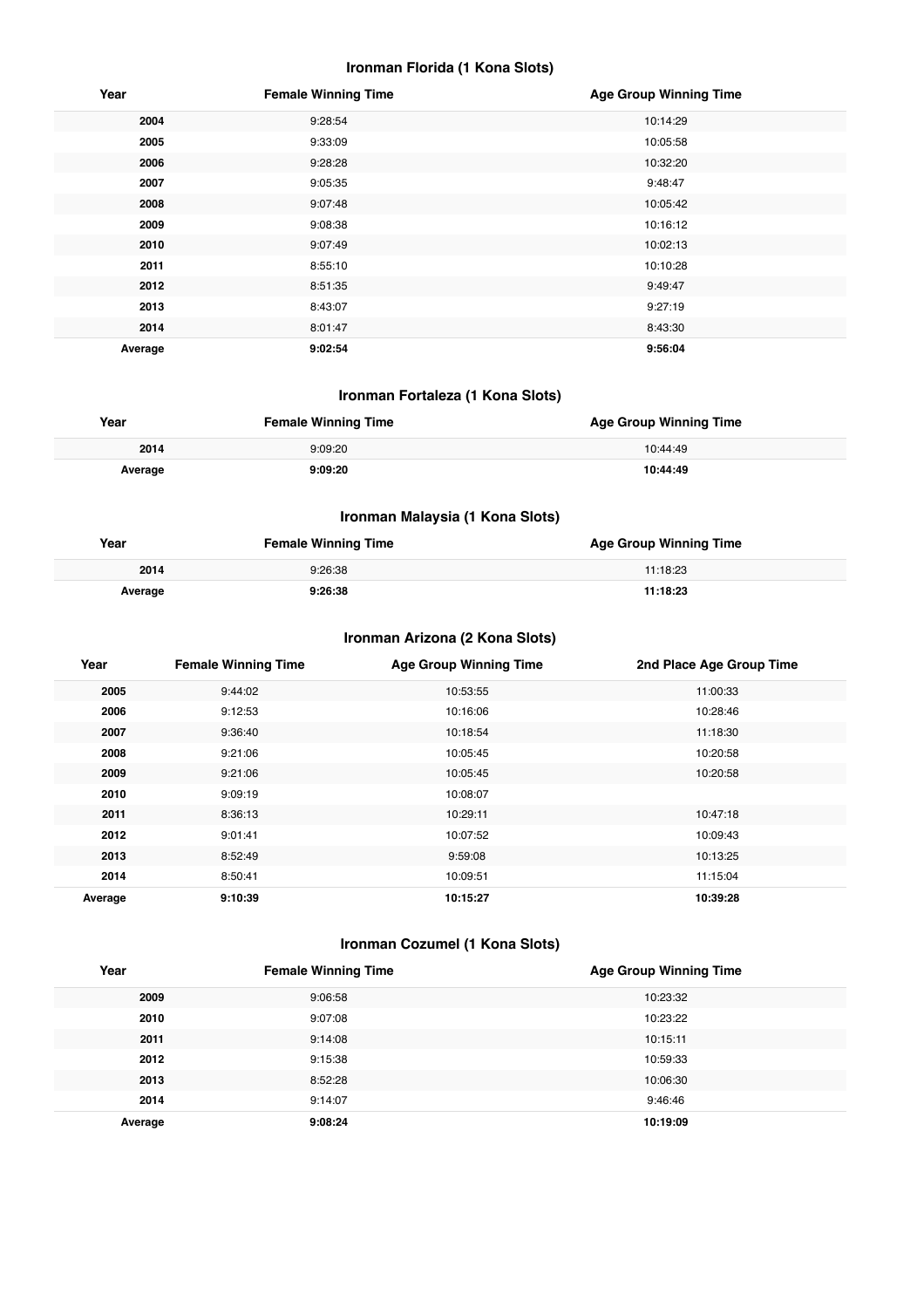#### **Ironman Western Australia (1 Kona Slots)**

| Year    | <b>Female Winning Time</b> | <b>Age Group Winning Time</b> |
|---------|----------------------------|-------------------------------|
| 2004    | 9:03:37                    | 10:26:48                      |
| 2005    | 9:31:32                    | 10:03:11                      |
| 2006    | 9:10:01                    | 10:22:28                      |
| 2007    | 9:00:55                    | 10:03:50                      |
| 2008    | 8:59:24                    | 9:53:38                       |
| 2009    | 9:16:52                    | 9:54:27                       |
| 2010    | 9:19:44                    | 10:00:17                      |
| 2011    | 9:25:38                    | 10:08:16                      |
| 2012    | 9:13:00                    | 9:53:37                       |
| 2013    | 8:59:44                    | 9:20:42                       |
| 2014    | 8:56:34                    | 10:06:25                      |
| Average | 9:10:38                    | 10:01:14                      |

## **Ironman New Zealand (1 Kona Slots)**

| Year    | <b>Female Winning Time</b> | <b>Age Group Winning Time</b> |
|---------|----------------------------|-------------------------------|
| 2003    | 9:17:55                    | 11:11:35                      |
| 2004    | 9:22:23                    | 10:09:34                      |
| 2005    | 9:30:13                    | 10:51:56                      |
| 2007    | 9:20:01                    | 10:17:59                      |
| 2008    | 9:16:00                    | 10:21:12                      |
| 2009    | 9:18:25                    | 10:19:44                      |
| 2010    | 9:14:35                    | 10:41:05                      |
| 2011    | 9:28:24                    | 9:56:41                       |
| 2013    | 9:17:10                    | 9:55:41                       |
| 2014    | 9:08:46                    | 10:17:54                      |
| 2015    | 9:05:45                    | 10:13:54                      |
| Average | 9:18:08                    | 10:23:23                      |

#### **Ironman Melbourne (2 Kona Slots)**

| Year    | <b>Female Winning Time</b> | <b>Age Group Winning Time</b> | 2nd Place Age Group Time |
|---------|----------------------------|-------------------------------|--------------------------|
| 2012    | 8:34:51                    | 10:05:57                      | 10:15:53                 |
| 2014    | 8:57:57                    | 9:34:08                       | 9:48:46                  |
| 2015    | 8:52:51                    | 10:16:38                      | 10:25:52                 |
| Average | 8:48:33                    | 9:58:54                       | 10:10:10                 |

#### **Ironman South Africa (2 Kona Slots)**

| Year    | <b>Female Winning Time</b> | <b>Age Group Winning Time</b> | 2nd Place Age Group Time |
|---------|----------------------------|-------------------------------|--------------------------|
| 2007    | 9:22:00                    | 11:20:35                      | 11:36:18                 |
| 2008    | 9:27:48                    | 10:12:07                      | 10:21:39                 |
| 2009    | 9:16:32                    | 10:49:43                      | 11:26:55                 |
| 2010    | 9:16:55                    | 10:11:13                      | 10:12:23                 |
| 2011    | 8:33:56                    | 9:44:47                       | 10:18:00                 |
| 2012    | 9:47:10                    | 10:26:42                      | 11:58:33                 |
| 2013    | 9:10:58                    | 10:29:18                      | 10:58:11                 |
| 2014    | 9:31:54                    | 11:23:38                      | 11:33:01                 |
| 2015    | 9:26:56                    | 11:01:57                      | 11:07:51                 |
| Average | 9:19:21                    | 10:37:46                      | 11:03:39                 |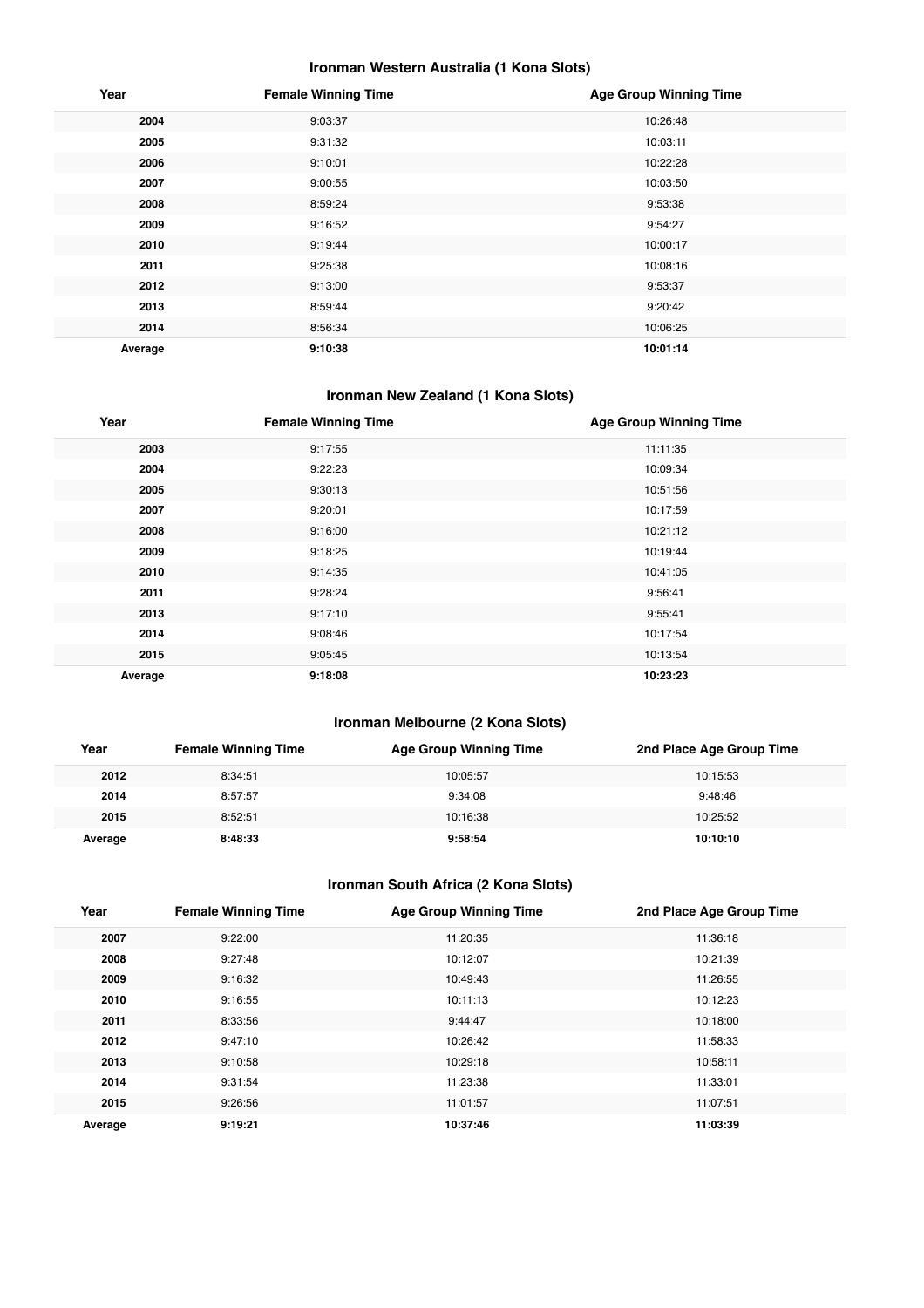#### **Ironman Australia (1 Kona Slots)**

| Year    | <b>Female Winning Time</b> | <b>Age Group Winning Time</b> |
|---------|----------------------------|-------------------------------|
| 2005    | 9:13:20                    | 10:13:42                      |
| 2006    | 9:19:44                    | 10:03:53                      |
| 2007    | 9:12:59                    | 10:02:41                      |
| 2008    | 9:03:55                    | 10:23:17                      |
| 2009    | 8:57:10                    | 10:21:53                      |
| 2010    | 9:23:46                    | 10:38:02                      |
| 2011    | 9:29:54                    | 10:12:16                      |
| 2012    | 9:34:57                    | 10:12:14                      |
| 2013    | 9:34:55                    | 10:12:01                      |
| 2014    | 9:28:43                    | 10:22:29                      |
| 2015    | 9:38:24                    | 11:46:05                      |
| Average | 9:21:37                    | 10:24:24                      |

## **Ironman Texas (2 Kona Slots)**

| Year    | <b>Female Winning Time</b> | <b>Age Group Winning Time</b> | 2nd Place Age Group Time |
|---------|----------------------------|-------------------------------|--------------------------|
| 2011    | 8:57:51                    | 10:42:32                      | 10:47:49                 |
| 2012    | 8:54:58                    | 9:59:45                       | 10:13:58                 |
| 2013    | 8:49:14                    | 10:28:31                      | 10:34:27                 |
| 2014    | 8:54:42                    | 9:51:44                       | 10:07:11                 |
| 2015    | 8:55:19                    | 10:56:04                      | 10:59:06                 |
| Average | 8:54:24                    | 10:23:43                      | 10:32:30                 |

#### **Ironman Lanzarote (1 Kona Slots)**

| Year    | <b>Female Winning Time</b> | <b>Age Group Winning Time</b> |
|---------|----------------------------|-------------------------------|
| 2008    | 10:02:27                   | 11:29:59                      |
| 2009    | 9:54:57                    | 11:03:56                      |
| 2010    | 10:03:52                   | 10:05:20                      |
| 2011    | 9:43:39                    | 11:44:29                      |
| 2012    | 9:58:06                    | 10:48:41                      |
| 2013    | 9:37:34                    | 11:12:12                      |
| 2014    | 9:41:40                    | 10:38:48                      |
| 2015    | 9:56:03                    | 12:47:58                      |
| Average | 9:52:17                    | 11:13:55                      |

## **Ironman Brazil (2 Kona Slots)**

| Year    | <b>Female Winning Time</b> | <b>Age Group Winning Time</b> | 2nd Place Age Group Time |
|---------|----------------------------|-------------------------------|--------------------------|
| 2006    | 9:20:46                    | 10:48:59                      | 10:49:43                 |
| 2007    | 9:12:40                    | 10:17:41                      | 10:45:24                 |
| 2008    | 9:42:50                    | 10:09:24                      | 10:28:24                 |
| 2009    | 9:10:15                    | 12:09:21                      | 12:18:52                 |
| 2010    | 9:19:13                    | 10:03:21                      | 10:30:33                 |
| 2011    | 12:40:07                   | 13:45:13                      | 13:45:21                 |
| 2012    | 9:17:42                    | 10:23:42                      | 10:39:40                 |
| 2013    | 9:05:53                    | 10:12:55                      | 10:50:58                 |
| 2014    | 8:56:32                    | 10:27:29                      | 10:33:28                 |
| 2015    | 8:59:08                    | 9:43:02                       | 9:48:22                  |
| Average | 9:34:30                    | 10:48:06                      | 11:03:04                 |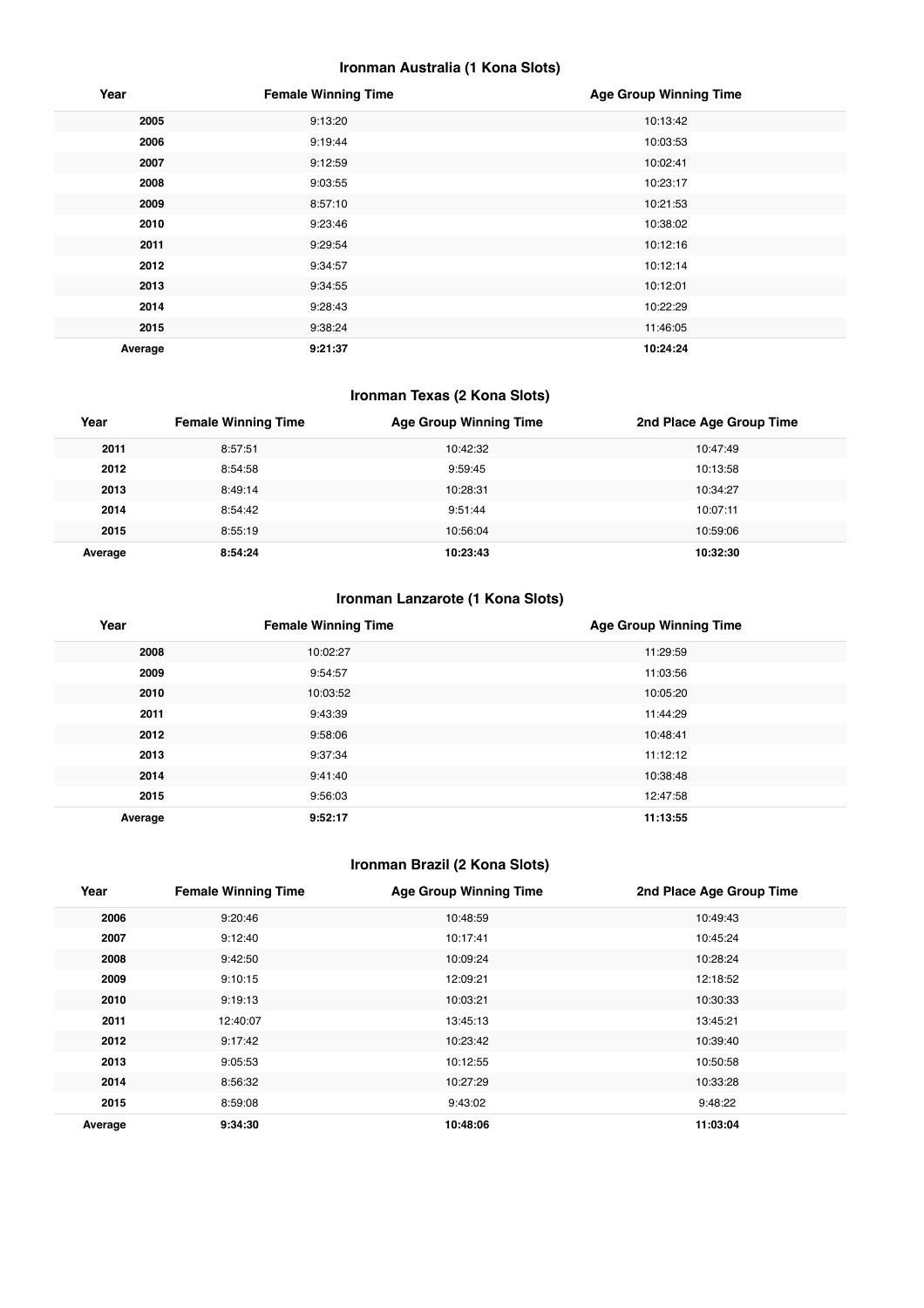#### **Ironman France (1 Kona Slots)**

| Year    | <b>Female Winning Time</b> | <b>Age Group Winning Time</b> |
|---------|----------------------------|-------------------------------|
| 2005    | 10:12:29                   | 11:18:01                      |
| 2006    | 9:56:31                    | 10:40:53                      |
| 2007    | 9:49:11                    | 11:32:38                      |
| 2008    | 9:35:29                    | 10:23:31                      |
| 2009    | 9:30:29                    | 11:03:42                      |
| 2011    | 9:34:31                    | 10:49:02                      |
| 2012    | 9:16:05                    | 11:14:36                      |
| 2013    | 9:12:54                    | 9:22:51                       |
| 2014    | 9:12:21                    | 10:05:40                      |
| 2015    | 9:24:50                    | 10:49:27                      |
| Average | 9:34:29                    | 10:44:02                      |

## **Ironman Cairns (1 Kona Slots)**

| Year    | <b>Female Winning Time</b> | <b>Age Group Winning Time</b> |
|---------|----------------------------|-------------------------------|
| 2012    | 9:21:00                    | 10:21:52                      |
| 2013    | 9:19:51                    | 10:21:29                      |
| 2014    | 9:16:58                    | 10:18:17                      |
| 2015    | 9:11:49                    | 10:27:33                      |
| Average | 9:17:24                    | 10:22:17                      |

#### **Ironman Austria (1 Kona Slots)**

| Year    | <b>Female Winning Time</b> | <b>Age Group Winning Time</b> |
|---------|----------------------------|-------------------------------|
| 2005    | 9:07:04                    | 9:47:29                       |
| 2006    | 9:12:09                    | 9:54:55                       |
| 2007    | 9:08:47                    | 9:58:51                       |
| 2008    | 8:47:26                    | 9:49:55                       |
| 2009    | 8:50:13                    | 9:52:01                       |
| 2010    | 9:18:50                    | 9:41:19                       |
| 2011    | 8:43:34                    | 9:29:49                       |
| 2012    | 9:09:58                    | 9:57:41                       |
| 2013    | 8:59:31                    | 10:39:57                      |
| 2014    | 8:42:42                    | 9:20:52                       |
| 2015    |                            | 9:41:24                       |
| Average | 8:10:55                    | 9:50:23                       |

## **Ironman Frankfurt (2 Kona Slots)**

| Year    | <b>Female Winning Time</b> | <b>Age Group Winning Time</b> | 2nd Place Age Group Time |
|---------|----------------------------|-------------------------------|--------------------------|
| 2003    | 9:03:11                    | 10:28:48                      | 11:15:55                 |
| 2005    | 9:15:31                    | 10:14:27                      | 10:24:22                 |
| 2006    | 9:16:17                    | 9:50:50                       | 10:08:50                 |
| 2007    | 9:04:11                    | 9:57:33                       | 10:14:25                 |
| 2008    | 8:51:24                    | 9:55:59                       | 10:17:26                 |
| 2009    | 8:58:08                    | 9:58:10                       | 10:06:45                 |
| 2010    | 9:04:27                    | 10:16:15                      | 10:25:00                 |
| 2011    | 9:12:13                    | 10:07:00                      | 10:09:26                 |
| 2012    | 8:52:33                    | 10:06:00                      | 10:24:16                 |
| 2013    | 8:56:01                    | 10:01:08                      | 10:12:58                 |
| 2014    | 8:52:40                    | 9:46:32                       | 10:27:17                 |
| 2015    | 8:51:00                    | 10:20:17                      | 10:27:54                 |
| Average | 9:01:28                    | 10:05:14                      | 10:22:52                 |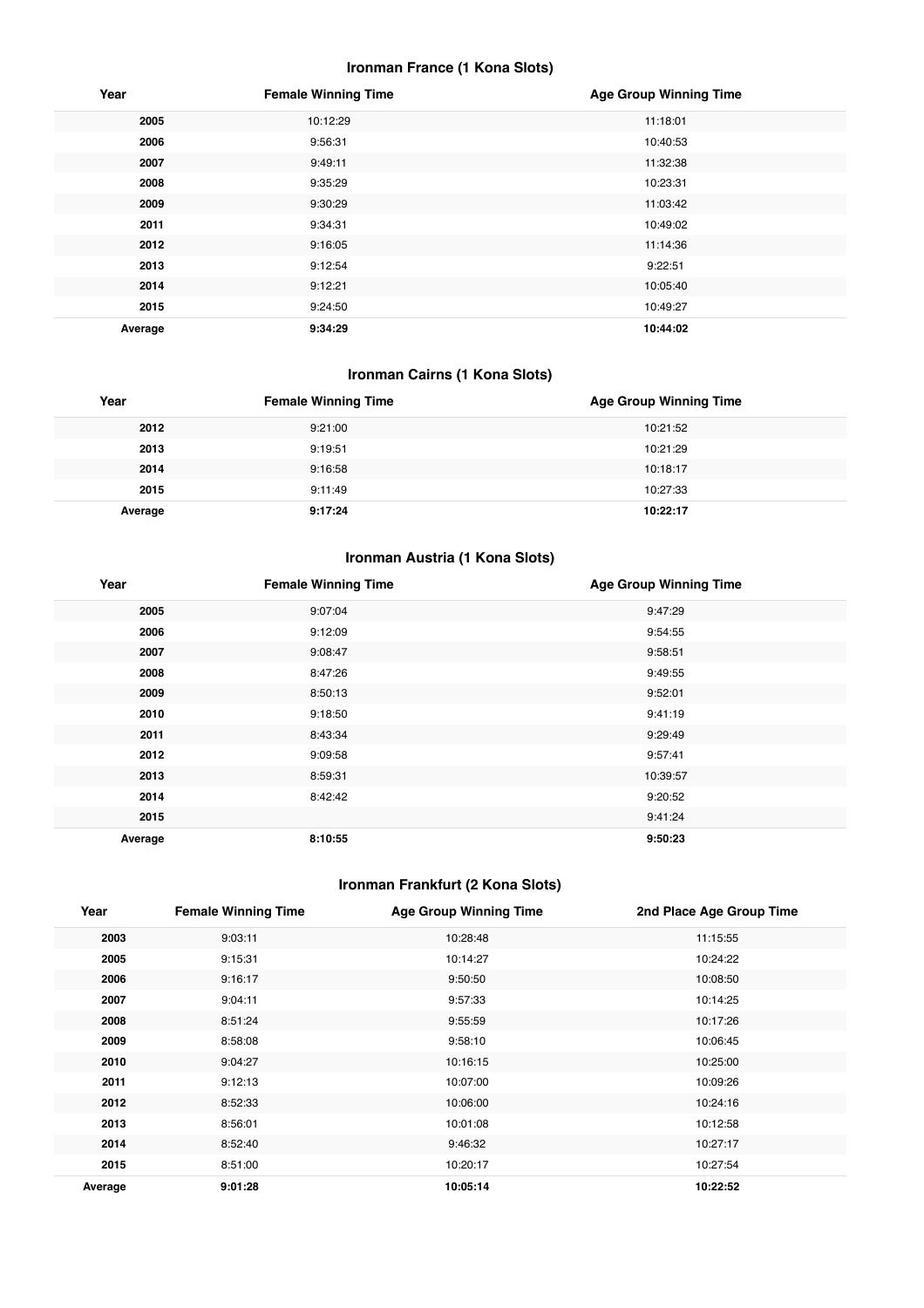#### **Ironman UK (1 Kona Slots)**

| Year    | <b>Female Winning Time</b> | <b>Age Group Winning Time</b> |
|---------|----------------------------|-------------------------------|
| 2007    | 9:36:13                    | 11:05:02                      |
| 2008    | 9:49:06                    | 10:44:52                      |
| 2009    | 9:33:59                    | 10:49:08                      |
| 2010    | 10:01:02                   | 11:20:13                      |
| 2011    | 9:37:31                    | 11:12:04                      |
| 2012    | 10:08:44                   | 11:24:15                      |
| 2013    | 9:29:12                    | 11:18:42                      |
| 2014    | 9:52:12                    | 11:47:39                      |
| 2015    | 9:31:58                    | 10:15:32                      |
| Average | 9:44:26                    | 11:06:23                      |

#### **Ironman Lake Placid (1 Kona Slots)**

| Year    | <b>Female Winning Time</b> | <b>Age Group Winning Time</b> |
|---------|----------------------------|-------------------------------|
| 2002    | 9:29:41                    | 10:36:13                      |
| 2003    | 9:51:55                    | 10:54:21                      |
| 2004    | 9:24:42                    | 10:35:54                      |
| 2006    | 10:11:35                   | 10:11:35                      |
| 2007    | 9:40:20                    | 10:38:08                      |
| 2008    | 9:51:00                    | 10:32:34                      |
| 2009    | 9:29:36                    | 10:31:14                      |
| 2010    | 9:27:30                    | 10:01:42                      |
| 2011    | 9:19:03                    | 10:21:01                      |
| 2012    | 9:47:39                    | 10:32:05                      |
| 2013    | 9:35:06                    | 10:29:53                      |
| 2014    | 9:28:28                    | 9:29:51                       |
| 2015    | 10:13:19                   | 10:44:02                      |
| Average | 9:40:45                    | 10:26:02                      |

#### **Ironman Switzerland (1 Kona Slots)**

| Year    | <b>Female Winning Time</b> | <b>Age Group Winning Time</b> |
|---------|----------------------------|-------------------------------|
| 2005    | 9:10:54                    | 10:22:22                      |
| 2006    | 9:24:18                    | 9:54:50                       |
| 2007    | 9:20:43                    | 9:50:45                       |
| 2008    | 9:30:12                    | 10:04:08                      |
| 2009    | 9:14:35                    | 9:32:57                       |
| 2010    | 9:00:04                    | 10:21:06                      |
| 2011    | 9:03:26                    | 10:12:38                      |
| 2012    | 9:20:16                    | 10:00:22                      |
| 2013    | 9:21:31                    | 10:26:21                      |
| 2014    | 9:13:30                    | 10:16:50                      |
| 2015    | 9:21:05                    | 10:17:15                      |
| Average | 9:16:24                    | 10:07:14                      |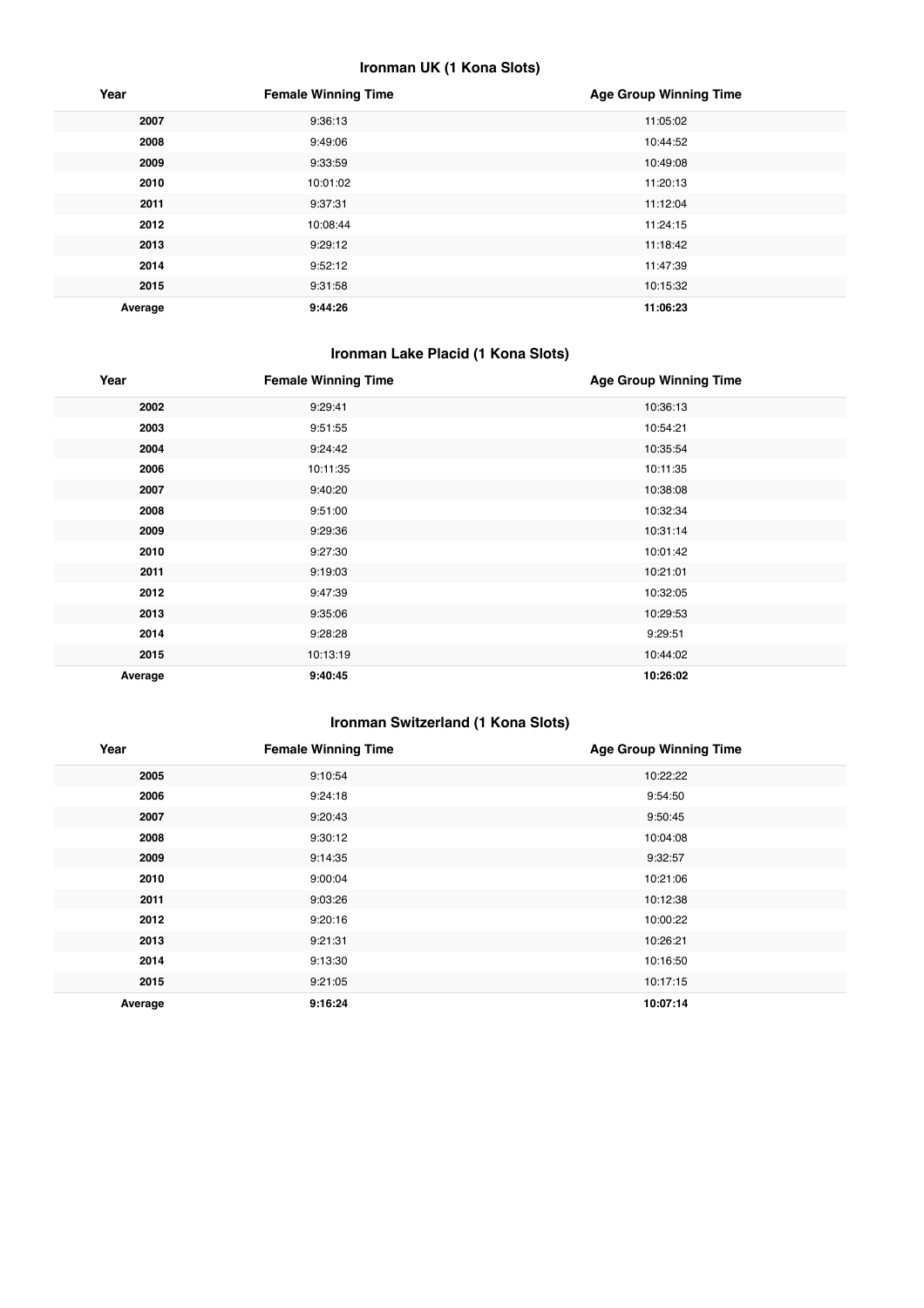#### **Ironman Canada (1 Kona Slots)**

| Year    | <b>Female Winning Time</b> | <b>Age Group Winning Time</b> |
|---------|----------------------------|-------------------------------|
| 2004    | 9:16:02                    | 10:37:59                      |
| 2005    | 9:51:31                    | 10:31:27                      |
| 2006    | 9:25:13                    | 10:35:16                      |
| 2007    | 9:41:01                    | 10:25:05                      |
| 2008    | 9:17:58                    | 10:10:36                      |
| 2009    | 9:11:20                    | 10:38:11                      |
| 2010    | 9:13:46                    | 9:59:44                       |
| 2011    | 9:03:13                    | 10:43:47                      |
| 2012    | 9:44:58                    | 10:16:14                      |
| 2013    | 9:28:13                    | 10:01:35                      |
| 2014    | 9:46:58                    | 10:39:06                      |
| 2015    | 9:46:19                    | 10:46:52                      |
| Average | 9:28:52                    | 10:27:09                      |

#### **Ironman Maastricht-Limburg (1 Kona Slots)**

| Year    | <b>Female Winning Time</b> | <b>Age Group Winning Time</b> |
|---------|----------------------------|-------------------------------|
| 2015    | 9:39:24                    | 10:36:14                      |
| Average | 9:39:24                    | 10:36:14                      |

#### **Ironman Boulder (1 Kona Slots)**

| Year    | <b>Female Winning Time</b> | <b>Age Group Winning Time</b> |
|---------|----------------------------|-------------------------------|
| 2014    | 9:19:54                    | 10:40:22                      |
| 2015    | 9:53:41                    | 10:06:10                      |
| Average | 9:36:47                    | 10:23:16                      |

#### **Ironman Sweden (1 Kona Slots)**

| Year    | <b>Female Winning Time</b> | <b>Age Group Winning Time</b> |
|---------|----------------------------|-------------------------------|
| 2012    | 9:13:27                    | 9:51:50                       |
| 2013    | 8:54:01                    | 10:44:44                      |
| 2014    | 8:56:50                    | 9:57:17                       |
| 2015    | 9:12:27                    | 9:58:51                       |
| Average | 9:04:11                    | 10:08:10                      |

#### **Ironman Copenhagen (1 Kona Slots)**

| Year    | <b>Female Winning Time</b> | <b>Age Group Winning Time</b> |
|---------|----------------------------|-------------------------------|
| 2013    | 8:37:36                    | 9:56:40                       |
| 2014    | 8:53:33                    | 10:06:40                      |
| 2015    | 8:59:49                    | 9:46:00                       |
| Average | 8:50:19                    | 9:56:26                       |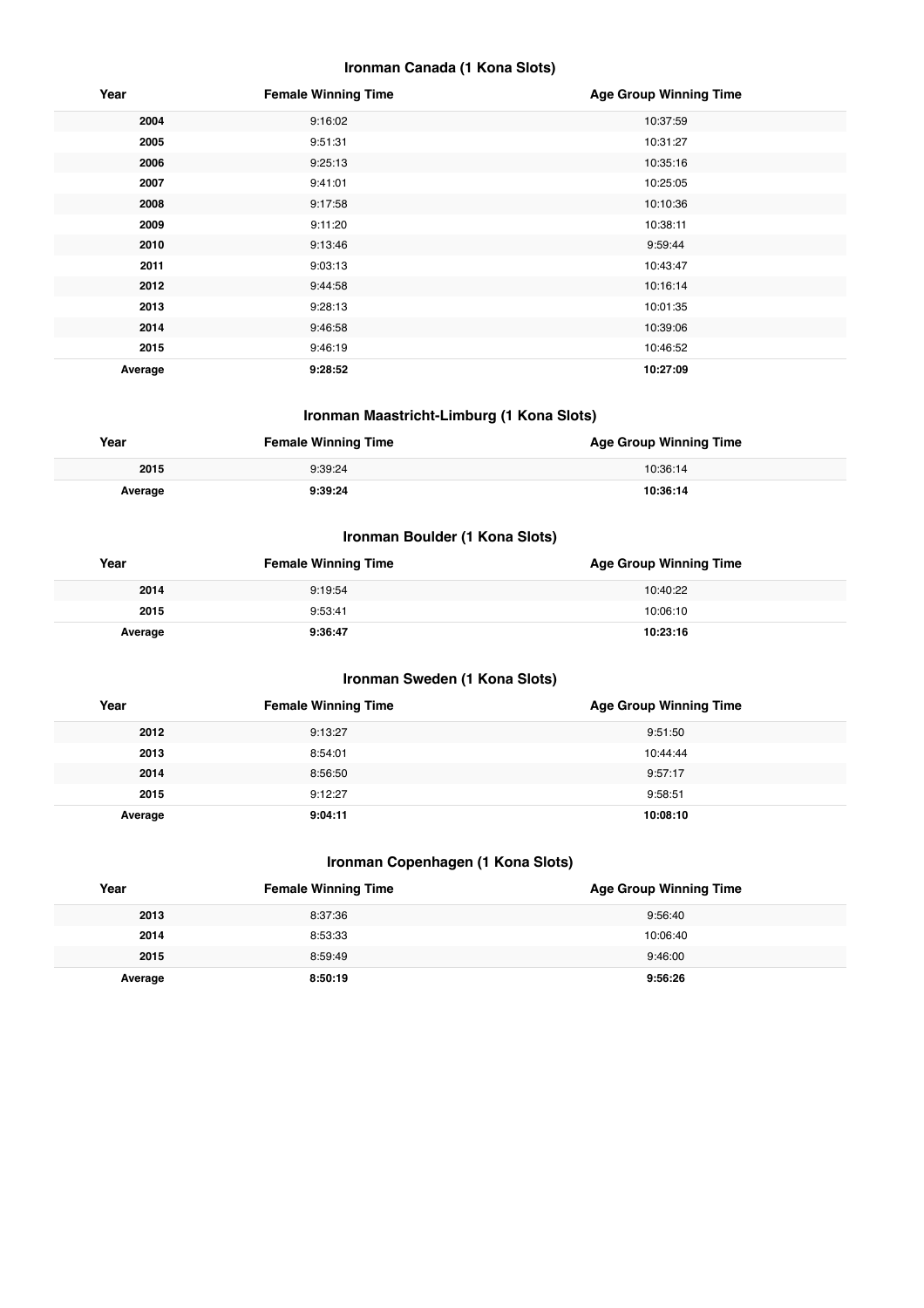#### **Ironman Coeur d'Alene (1 Kona Slots)**

| Year    | <b>Female Winning Time</b> | <b>Age Group Winning Time</b> |
|---------|----------------------------|-------------------------------|
| 2003    | 9:42:08                    | 10:27:53                      |
| 2005    | 9:59:08                    | 10:10:44                      |
| 2006    | 9:31:07                    | 10:20:29                      |
| 2007    | 10:27:55                   | 10:42:57                      |
| 2008    | 9:38:58                    | 10:39:47                      |
| 2009    | 9:23:21                    | 10:48:44                      |
| 2010    | 9:17:54                    | 10:42:03                      |
| 2011    | 9:16:40                    | 10:16:02                      |
| 2012    | 9:21:44                    | 10:42:29                      |
| 2013    | 9:16:02                    | 10:25:34                      |
| 2014    | 9:34:32                    | 10:26:52                      |
| 2015    | 9:23:27                    | 10:59:03                      |
| Average | 9:34:24                    | 10:33:33                      |

#### **Ironman Mont-Tremblant (1 Kona Slots)**

| Year    | <b>Female Winning Time</b> | <b>Age Group Winning Time</b> |
|---------|----------------------------|-------------------------------|
| 2012    | 9:30:46                    | 10:15:30                      |
| 2013    | 9:07:56                    | 9:33:05                       |
| 2014    | 9:40:26                    | 10:01:15                      |
| 2015    | 9:09:05                    | 9:55:40                       |
| Average | 9:22:03                    | 9:56:22                       |

Results from Ironman.com. Tables compiled by Russ Cox (russell.m.cox@gmail.com) for www.coachcox.co.uk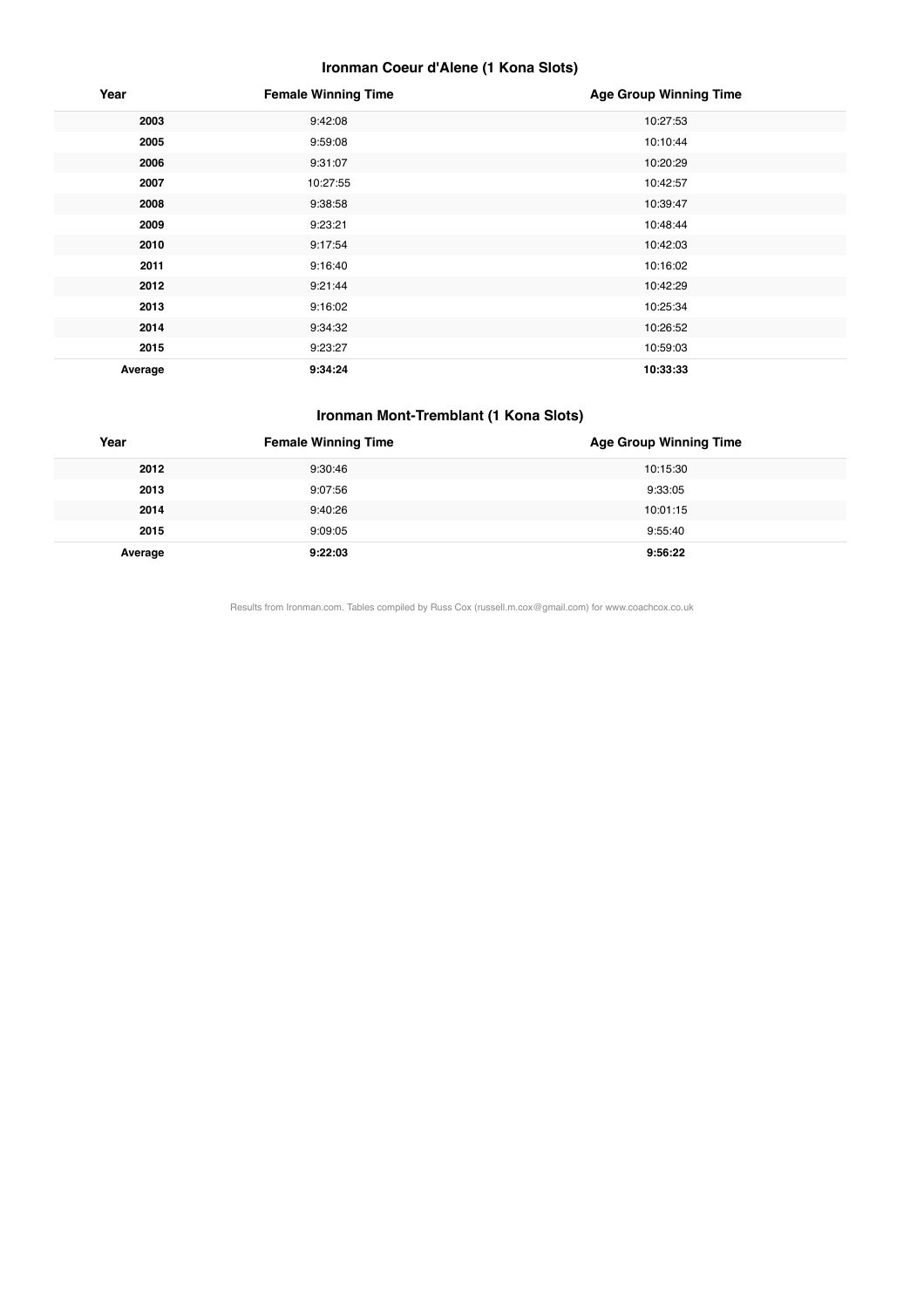## F25-29 Average Top 10 and Kona Qualifying Splits

| <b>Ironman Vichy</b>          |                                                                                            |         |         |          |  |  |  |
|-------------------------------|--------------------------------------------------------------------------------------------|---------|---------|----------|--|--|--|
| <b>Position</b>               | <b>Average Swim</b><br><b>Average Bike</b><br><b>Average Run</b><br><b>Average Overall</b> |         |         |          |  |  |  |
| <b>Female Winner</b>          | 1:03:09                                                                                    | 5:10:51 | 3:05:46 | 9:25:27  |  |  |  |
| <b>1st Age Grouper</b>        | 1:06:17                                                                                    | 5:55:49 | 3:46:40 | 10:58:49 |  |  |  |
| 2nd Age Grouper               | 1:09:32                                                                                    | 5:52:10 | 3:48:22 | 11:00:33 |  |  |  |
| 3rd Age Grouper               | 1:10:06                                                                                    | 6:09:49 | 3:46:01 | 11:16:37 |  |  |  |
| 4th Age Grouper               | 1:13:04                                                                                    | 6:03:10 | 4:04:03 | 11:31:05 |  |  |  |
| 5th Age Grouper               | 1:22:06                                                                                    | 6:13:30 | 4:09:37 | 11:56:21 |  |  |  |
| 6th Age Grouper               | 1:21:24                                                                                    | 6:01:37 | 5:08:44 | 12:42:20 |  |  |  |
| 7th Age Grouper               | 1:26:50                                                                                    | 6:12:38 | 5:26:58 | 13:19:56 |  |  |  |
| 8th Age Grouper               | 1:17:53                                                                                    | 6:43:30 | 5:03:06 | 13:26:34 |  |  |  |
| 9th Age Grouper               | 1:25:08                                                                                    | 6:54:19 | 5:15:18 | 13:58:20 |  |  |  |
| 10th Age Grouper              | 1:22:56                                                                                    | 6:36:24 | 6:13:54 | 14:26:13 |  |  |  |
| <b>Kona Qualifier Average</b> | 1:06:17                                                                                    | 5:55:49 | 3:46:40 | 10:58:49 |  |  |  |
| Top 10 Age Grouper Average    | 1:17:31                                                                                    | 6:16:17 | 4:40:16 | 12:27:40 |  |  |  |

#### **Ironman Muskoka**

| <b>Position</b>               | <b>Average Swim</b> | <b>Average Bike</b> | <b>Average Run</b> | <b>Average Overall</b> |
|-------------------------------|---------------------|---------------------|--------------------|------------------------|
| <b>Female Winner</b>          | 1:01:18             | 5:25:40             | 3:20:47            | 9:53:37                |
| <b>1st Age Grouper</b>        | 0:59:29             | 5:37:16             | 4:16:55            | 11:02:12               |
| 2nd Age Grouper               | 0:52:14             | 6:02:07             | 4:16:54            | 11:20:19               |
| 3rd Age Grouper               | 1:11:51             | 6:12:07             | 4:11:02            | 11:43:56               |
| 4th Age Grouper               | 1:03:02             | 6:06:10             | 4:28:30            | 11:46:42               |
| 5th Age Grouper               | 1:05:43             | 6:27:41             | 4:13:10            | 11:56:59               |
| 6th Age Grouper               | 1:20:11             | 6:28:05             | 4:03:01            | 12:01:15               |
| 7th Age Grouper               | 1:17:24             | 6:21:05             | 4:13:27            | 12:01:16               |
| 8th Age Grouper               | 1:19:01             | 6:32:13             | 4:02:46            | 12:08:03               |
| 9th Age Grouper               | 1:09:05             | 6:32:01             | 4:14:53            | 12:09:02               |
| 10th Age Grouper              | 1:15:59             | 6:53:06             | 4:10:02            | 12:35:31               |
| <b>Kona Qualifier Average</b> | 0:55:51             | 5:49:41             | 4:16:54            | 11:11:15               |
| Top 10 Age Grouper Average    | 1:09:23             | 6:19:11             | 4:13:04            | 11:52:31               |

#### **Ironman Wisconsin**

| <b>Position</b>               | <b>Average Swim</b> | <b>Average Bike</b> | <b>Average Run</b> | <b>Average Overall</b> |
|-------------------------------|---------------------|---------------------|--------------------|------------------------|
| <b>Female Winner</b>          | 0:56:57             | 5:23:15             | 3:20:35            | 9:47:49                |
| <b>1st Age Grouper</b>        | 1:08:27             | 5:47:39             | 3:47:37            | 10:53:35               |
| 2nd Age Grouper               | 1:05:41             | 6:00:24             | 3:44:52            | 11:00:53               |
| 3rd Age Grouper               | 1:04:48             | 6:02:01             | 3:57:22            | 11:14:36               |
| 4th Age Grouper               | 1:07:36             | 6:02:07             | 3:58:12            | 11:19:14               |
| 5th Age Grouper               | 1:08:27             | 6:00:35             | 4:07:59            | 11:26:59               |
| 6th Age Grouper               | 1:09:33             | 6:06:23             | 4:06:30            | 11:32:46               |
| 7th Age Grouper               | 1:07:30             | 6:07:49             | 4:13:15            | 11:39:13               |
| 8th Age Grouper               | 1:10:32             | 6:13:21             | 4:10:39            | 11:45:38               |
| 9th Age Grouper               | 1:08:51             | 6:10:46             | 4:22:07            | 11:52:51               |
| 10th Age Grouper              | 1:08:25             | 6:13:56             | 4:23:50            | 11:57:34               |
| <b>Kona Qualifier Average</b> | 1:07:04             | 5:54:02             | 3:46:15            | 10:57:14               |
| Top 10 Age Grouper Average    | 1:07:59             | 6:04:30             | 4:05:14            | 11:28:20               |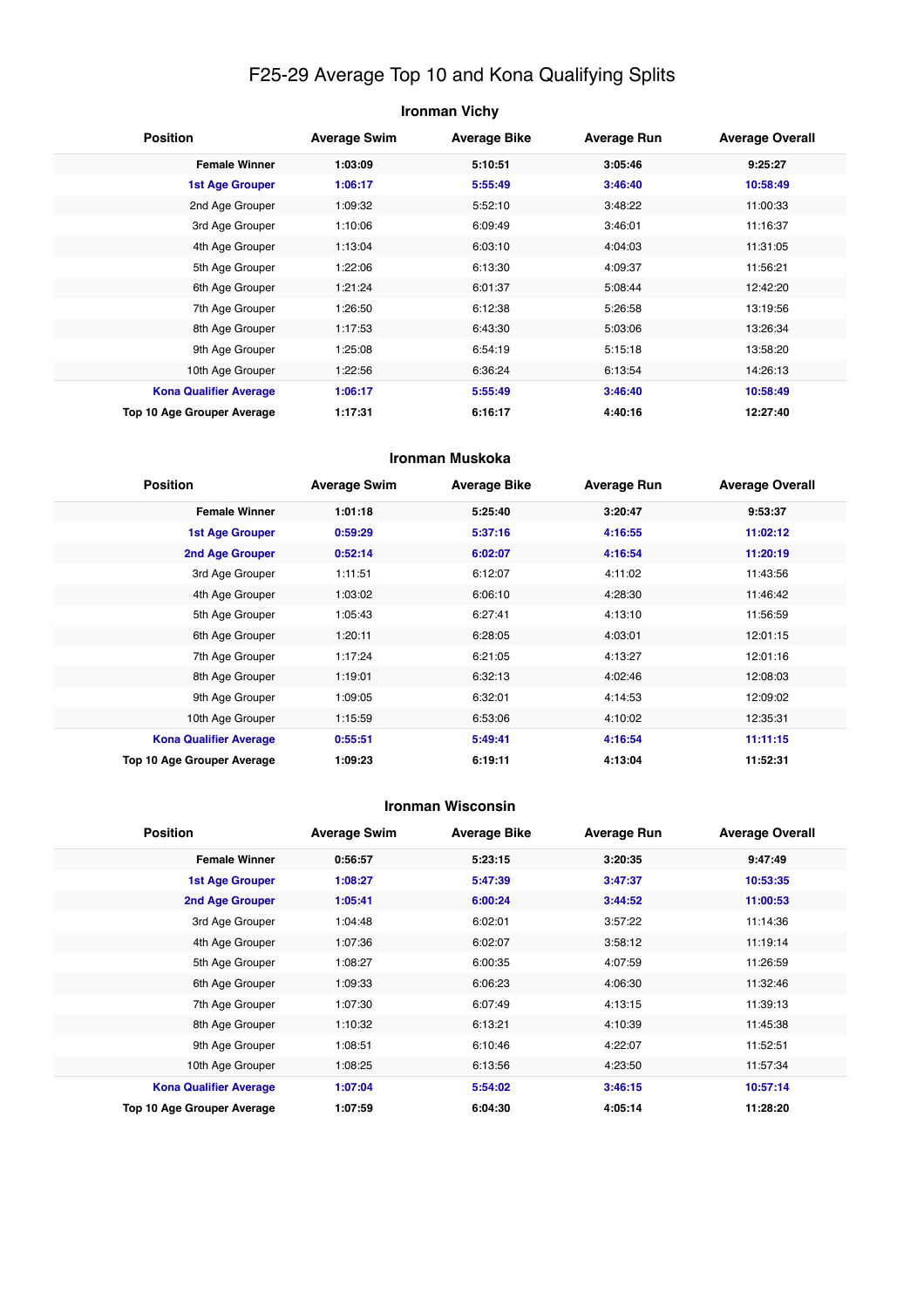#### **Ironman Wales**

| <b>Position</b>               | <b>Average Swim</b> | <b>Average Bike</b> | <b>Average Run</b> | <b>Average Overall</b> |
|-------------------------------|---------------------|---------------------|--------------------|------------------------|
| <b>Female Winner</b>          | 0:58:39             | 5:42:08             | 3:18:40            | 10:09:10               |
| <b>1st Age Grouper</b>        | 1:02:58             | 6:25:02             | 3:47:22            | 11:28:43               |
| 2nd Age Grouper               | 1:10:13             | 6:48:27             | 3:44:24            | 11:56:08               |
| 3rd Age Grouper               | 1:11:46             | 6:58:36             | 4:00:51            | 12:26:34               |
| 4th Age Grouper               | 1:10:50             | 7:00:17             | 4:18:21            | 12:48:51               |
| 5th Age Grouper               | 1:17:11             | 7:06:48             | 4:29:07            | 13:12:26               |
| 6th Age Grouper               | 1:11:55             | 7:18:45             | 4:46:40            | 13:37:26               |
| 7th Age Grouper               | 1:11:58             | 7:28:57             | 4:45:54            | 13:50:56               |
| 8th Age Grouper               | 1:27:35             | 7:34:09             | 4:33:10            | 13:57:51               |
| 9th Age Grouper               | 1:13:37             | 7:31:24             | 5:00:05            | 14:04:38               |
| 10th Age Grouper              | 1:18:21             | 7:39:09             | 5:05:23            | 14:23:48               |
| <b>Kona Qualifier Average</b> | 1:02:58             | 6:25:02             | 3:47:22            | 11:28:43               |
| Top 10 Age Grouper Average    | 1:13:38             | 7:11:09             | 4:27:08            | 13:10:44               |

#### **Ironman Lake Tahoe**

| <b>Position</b>               | <b>Average Swim</b> | <b>Average Bike</b> | <b>Average Run</b> | <b>Average Overall</b> |
|-------------------------------|---------------------|---------------------|--------------------|------------------------|
| <b>Female Winner</b>          | 0:59:46             | 5:34:49             | 3:33:30            | 10:13:54               |
| <b>1st Age Grouper</b>        | 1:04:01             | 6:00:46             | 3:48:24            | 11:02:01               |
| 2nd Age Grouper               | 1:01:56             | 6:16:23             | 4:24:48            | 11:53:38               |
| 3rd Age Grouper               | 1:08:48             | 6:32:03             | 4:07:14            | 12:00:25               |
| 4th Age Grouper               | 1:05:15             | 6:50:18             | 4:11:42            | 12:19:56               |
| 5th Age Grouper               | 1:22:23             | 6:39:21             | 4:31:16            | 12:46:50               |
| 6th Age Grouper               | 1:29:16             | 6:49:45             | 4:25:11            | 13:03:29               |
| 7th Age Grouper               | 1:06:02             | 7:20:42             | 5:05:58            | 13:49:01               |
| 8th Age Grouper               | 1:14:51             | 7:05:32             | 5:15:33            | 13:52:40               |
| 9th Age Grouper               | 1:16:12             | 7:08:20             | 5:27:49            | 14:10:38               |
| 10th Age Grouper              | 1:16:28             | 7:18:11             | 5:27:36            | 14:21:06               |
| <b>Kona Qualifier Average</b> | 1:04:01             | 6:00:46             | 3:48:24            | 11:02:01               |
| Top 10 Age Grouper Average    | 1:12:31             | 6:48:08             | 4:40:33            | 12:55:58               |

#### **Ironman Mallorca**

| <b>Position</b>               | <b>Average Swim</b> | <b>Average Bike</b> | <b>Average Run</b> | <b>Average Overall</b> |
|-------------------------------|---------------------|---------------------|--------------------|------------------------|
| <b>Female Winner</b>          | 0:56:21             | 5:09:44             | 3:12:35            | 9:24:32                |
| <b>1st Age Grouper</b>        | 0:57:16             | 5:22:55             | 4:01:57            | 10:31:22               |
| 2nd Age Grouper               | 0:59:03             | 6:00:59             | 3:47:01            | 10:55:33               |
| 3rd Age Grouper               | 1:09:17             | 6:20:28             | 3:58:09            | 11:39:01               |
| 4th Age Grouper               | 1:11:49             | 6:13:25             | 4:11:27            | 11:47:22               |
| 5th Age Grouper               | 1:12:57             | 6:30:57             | 4:05:28            | 12:02:00               |
| 6th Age Grouper               | 1:00:22             | 6:22:25             | 4:34:28            | 12:08:12               |
| 7th Age Grouper               | 1:14:04             | 6:24:55             | 4:42:55            | 12:36:39               |
| 8th Age Grouper               | 1:21:21             | 6:28:00             | 4:56:38            | 12:57:15               |
| 9th Age Grouper               | 1:16:41             | 6:56:02             | 4:58:22            | 13:27:50               |
| 10th Age Grouper              | 1:18:57             | 7:28:03             | 4:56:45            | 13:57:27               |
| <b>Kona Qualifier Average</b> | 0:57:16             | 5:22:55             | 4:01:57            | 10:31:22               |
| Top 10 Age Grouper Average    | 1:10:11             | 6:24:49             | 4:25:19            | 12:12:16               |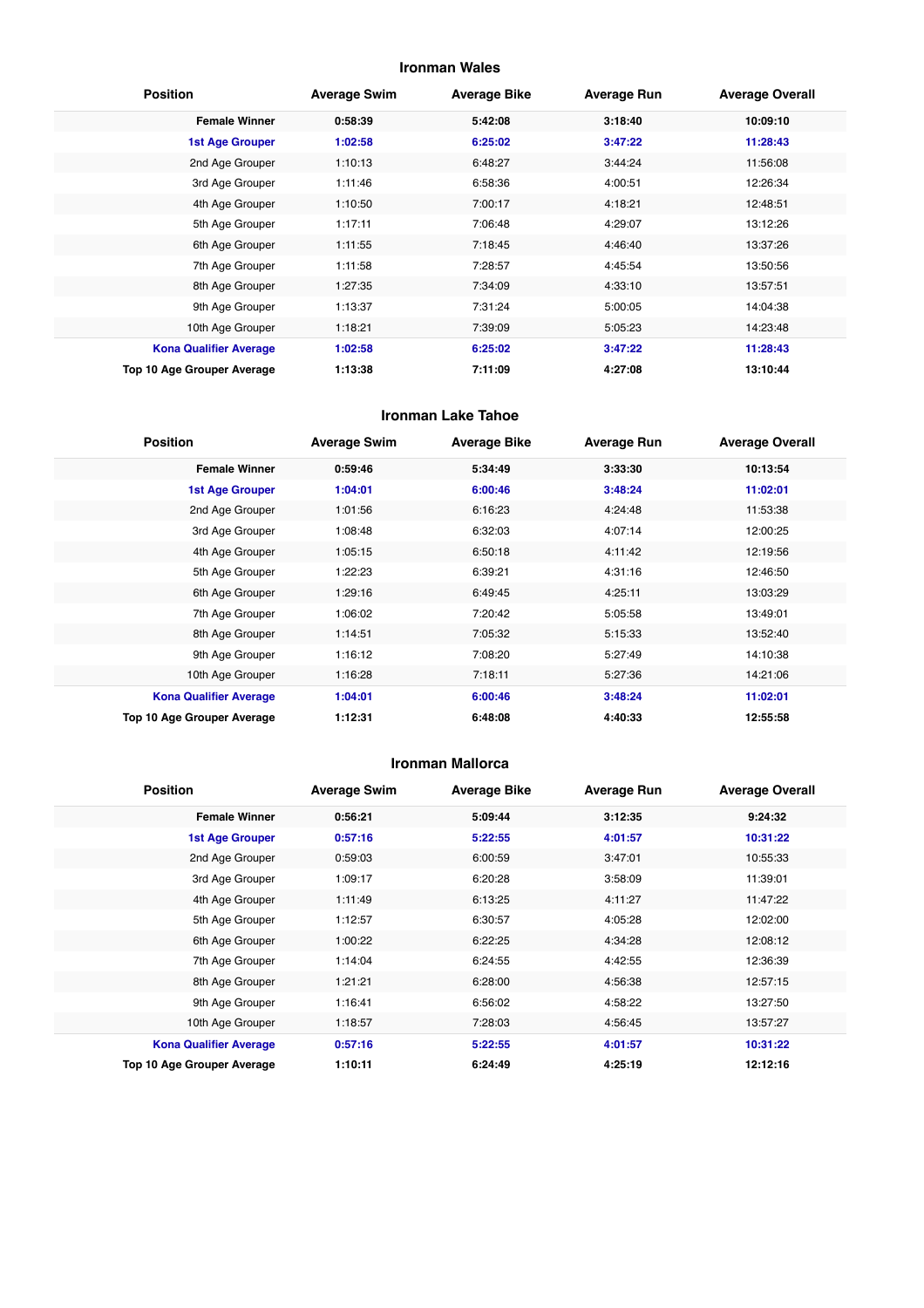#### **Ironman Chattanooga**

| <b>Position</b>               | <b>Average Swim</b> | <b>Average Bike</b> | <b>Average Run</b> | <b>Average Overall</b> |
|-------------------------------|---------------------|---------------------|--------------------|------------------------|
| <b>Female Winner</b>          | 0:44:53             | 4:55:39             | 3:10:10            | 8:55:27                |
| <b>1st Age Grouper</b>        | 0:47:30             | 5:41:18             | 3:37:22            | 10:12:46               |
| 2nd Age Grouper               | 0:55:32             | 5:37:54             | 3:51:38            | 10:31:30               |
| 3rd Age Grouper               | 1:02:07             | 5:31:45             | 3:57:45            | 10:39:25               |
| 4th Age Grouper               | 1:03:30             | 5:39:16             | 3:53:36            | 10:45:23               |
| 5th Age Grouper               | 0:52:30             | 5:49:17             | 4:14:45            | 11:05:03               |
| 6th Age Grouper               | 0:50:34             | 5:35:31             | 4:33:51            | 11:08:29               |
| 7th Age Grouper               | 1:01:37             | 6:11:04             | 3:58:21            | 11:20:20               |
| 8th Age Grouper               | 1:02:08             | 6:00:34             | 4:08:41            | 11:24:37               |
| 9th Age Grouper               | 0:59:19             | 6:03:42             | 4:39:44            | 11:53:13               |
| 10th Age Grouper              | 1:04:30             | 6:13:11             | 4:33:56            | 11:59:40               |
| <b>Kona Qualifier Average</b> | 0:47:30             | 5:41:18             | 3:37:22            | 10:12:46               |
| Top 10 Age Grouper Average    | 0:57:55             | 5:50:21             | 4:08:58            | 11:06:02               |

#### **Ironman Barcelona**

| <b>Position</b>               | <b>Average Swim</b> | <b>Average Bike</b> | <b>Average Run</b> | <b>Average Overall</b> |
|-------------------------------|---------------------|---------------------|--------------------|------------------------|
| <b>Female Winner</b>          | 1:00:19             | 4:41:29             | 3:03:25            | 8:48:02                |
| <b>1st Age Grouper</b>        | 1:00:56             | 5:05:09             | 3:30:04            | 9:40:09                |
| 2nd Age Grouper               | 1:09:07             | 5:20:39             | 3:42:17            | 10:17:15               |
| 3rd Age Grouper               | 1:09:59             | 5:35:27             | 4:04:03            | 10:55:40               |
| 4th Age Grouper               | 1:04:42             | 5:30:16             | 4:21:56            | 11:02:52               |
| 5th Age Grouper               | 1:08:46             | 5:48:51             | 4:03:58            | 11:07:58               |
| 6th Age Grouper               | 1:10:39             | 5:31:27             | 4:23:44            | 11:12:49               |
| 7th Age Grouper               | 1:10:42             | 5:42:39             | 4:23:31            | 11:22:12               |
| 8th Age Grouper               | 1:11:42             | 5:44:02             | 4:43:51            | 11:45:21               |
| 9th Age Grouper               | 1:15:57             | 5:21:17             | 5:07:24            | 11:49:48               |
| 10th Age Grouper              | 1:21:03             | 6:12:50             | 4:18:28            | 12:00:11               |
| <b>Kona Qualifier Average</b> | 1:00:56             | 5:05:09             | 3:30:04            | 9:40:09                |
| Top 10 Age Grouper Average    | 1:10:21             | 5:35:15             | 4:15:55            | 11:07:25               |

## **Ironman World Championship**

| <b>Position</b>               | <b>Average Swim</b> | <b>Average Bike</b> | <b>Average Run</b> | <b>Average Overall</b> |
|-------------------------------|---------------------|---------------------|--------------------|------------------------|
| <b>Female Winner</b>          | 0:57:25             | 5:01:56             | 2:59:45            | 9:03:53                |
| <b>1st Age Grouper</b>        | 1:06:08             | 5:22:58             | 3:24:40            | 9:59:34                |
| 2nd Age Grouper               | 1:00:22             | 5:31:53             | 3:33:38            | 10:12:13               |
| 3rd Age Grouper               | 1:06:30             | 5:30:34             | 3:35:04            | 10:18:35               |
| 4th Age Grouper               | 1:04:54             | 5:38:18             | 3:34:04            | 10:23:43               |
| 5th Age Grouper               | 1:04:38             | 5:36:25             | 3:41:01            | 10:29:04               |
| 6th Age Grouper               | 1:08:27             | 5:42:04             | 3:35:13            | 10:32:30               |
| 7th Age Grouper               | 1:05:35             | 5:40:53             | 3:43:01            | 10:36:08               |
| 8th Age Grouper               | 1:05:51             | 5:40:48             | 3:45:21            | 10:38:46               |
| 9th Age Grouper               | 1:06:34             | 5:42:44             | 3:43:53            | 10:40:40               |
| 10th Age Grouper              | 1:04:37             | 5:46:34             | 3:45:27            | 10:43:37               |
| <b>Kona Qualifier Average</b> | 1:06:08             | 5:22:58             | 3:24:40            | 9:59:34                |
| Top 10 Age Grouper Average    | 1:05:21             | 5:37:19             | 3:38:08            | 10:27:29               |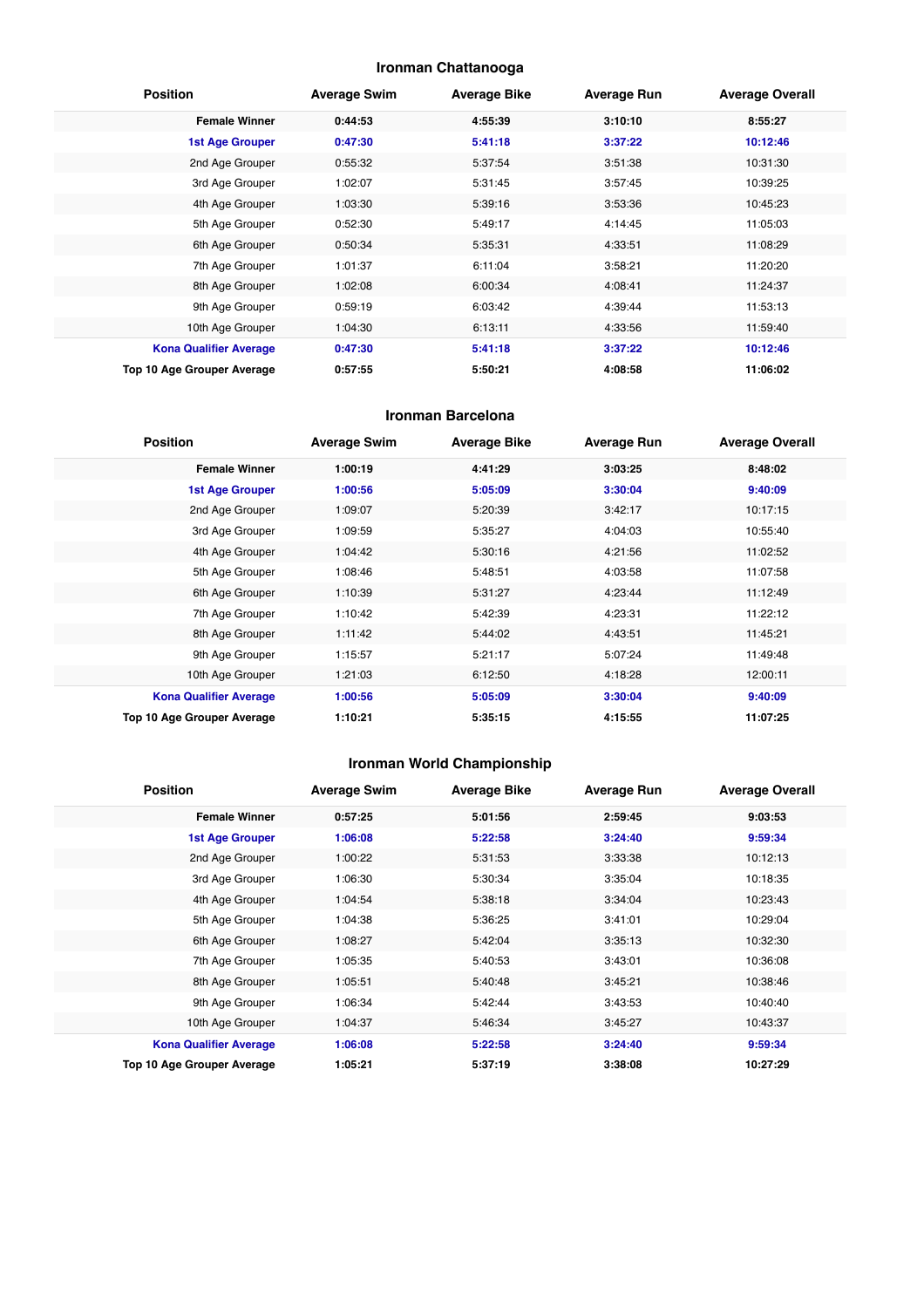#### **Ironman Louisville**

| <b>Position</b>               | <b>Average Swim</b> | <b>Average Bike</b> | <b>Average Run</b> | <b>Average Overall</b> |
|-------------------------------|---------------------|---------------------|--------------------|------------------------|
| <b>Female Winner</b>          | 0:53:32             | 5:16:29             | 3:19:50            | 9:36:15                |
| <b>1st Age Grouper</b>        | 1:04:43             | 5:36:33             | 3:45:43            | 10:37:05               |
| 2nd Age Grouper               | 1:02:16             | 5:48:25             | 3:48:33            | 10:47:44               |
| 3rd Age Grouper               | 1:02:26             | 5:42:17             | 4:04:17            | 10:58:35               |
| 4th Age Grouper               | 1:04:23             | 5:52:24             | 4:01:58            | 11:06:57               |
| 5th Age Grouper               | 1:05:29             | 5:47:35             | 4:12:42            | 11:14:57               |
| 6th Age Grouper               | 1:06:15             | 5:55:15             | 4:13:18            | 11:24:42               |
| 7th Age Grouper               | 1:07:38             | 6:04:00             | 4:09:33            | 11:31:49               |
| 8th Age Grouper               | 1:05:50             | 6:00:11             | 4:25:43            | 11:42:08               |
| 9th Age Grouper               | 1:11:55             | 6:04:35             | 4:20:02            | 11:46:23               |
| 10th Age Grouper              | 1:09:19             | 6:07:41             | 4:26:11            | 11:54:34               |
| <b>Kona Qualifier Average</b> | 1:03:29             | 5:42:29             | 3:47:08            | 10:42:25               |
| Top 10 Age Grouper Average    | 1:06:01             | 5:53:54             | 4:08:48            | 11:18:29               |

#### **Ironman Maryland**

| <b>Position</b>               | <b>Average Swim</b> | <b>Average Bike</b> | <b>Average Run</b> | <b>Average Overall</b> |
|-------------------------------|---------------------|---------------------|--------------------|------------------------|
| <b>Female Winner</b>          | 0:53:01             | 5:06:43             | 3:26:46            | 9:34:29                |
| <b>1st Age Grouper</b>        | 0:53:07             | 5:20:16             | 3:22:48            | 9:45:02                |
| 2nd Age Grouper               | 0:53:02             | 5:45:59             | 3:47:04            | 10:33:26               |
| 3rd Age Grouper               | 1:06:23             | 5:31:44             | 3:58:34            | 10:46:37               |
| 4th Age Grouper               | 0:55:17             | 5:39:35             | 4:12:19            | 10:56:22               |
| 5th Age Grouper               | 1:11:48             | 5:35:38             | 4:03:40            | 11:02:48               |
| 6th Age Grouper               | 1:12:01             | 5:49:36             | 4:13:28            | 11:27:16               |
| 7th Age Grouper               | 1:11:36             | 5:43:56             | 4:26:00            | 11:31:29               |
| 8th Age Grouper               | 1:05:20             | 5:45:54             | 4:28:19            | 11:32:57               |
| 9th Age Grouper               | 1:03:33             | 6:14:57             | 4:11:14            | 11:44:42               |
| 10th Age Grouper              | 1:00:36             | 6:00:07             | 4:36:56            | 11:49:33               |
| <b>Kona Qualifier Average</b> | 0:53:04             | 5:33:07             | 3:34:56            | 10:09:14               |
| Top 10 Age Grouper Average    | 1:03:16             | 5:44:46             | 4:08:02            | 11:07:01               |

#### **Ironman Los Cabos**

| <b>Position</b>               | <b>Average Swim</b> | <b>Average Bike</b> | <b>Average Run</b> | <b>Average Overall</b> |
|-------------------------------|---------------------|---------------------|--------------------|------------------------|
| <b>Female Winner</b>          | 0:53:11             | 5:06:17             | 6:23:48            | 9:26:08                |
| <b>1st Age Grouper</b>        | 1:02:38             | 5:30:32             | 3:44:03            | 10:24:20               |
| 2nd Age Grouper               | 1:06:35             | 6:03:40             | 3:41:46            | 10:58:40               |
| 3rd Age Grouper               | 1:05:22             | 6:08:45             | 3:52:00            | 11:11:47               |
| 4th Age Grouper               | 1:05:39             | 6:10:28             | 4:31:43            | 11:55:05               |
| 5th Age Grouper               | 1:02:21             | 6:41:21             | 4:30:59            | 12:23:20               |
| 6th Age Grouper               | 1:06:40             | 6:40:18             | 5:02:44            | 12:59:41               |
| 7th Age Grouper               | 1:18:02             | 7:01:30             | 5:15:15            | 13:49:50               |
| 8th Age Grouper               | 1:16:38             | 7:10:49             | 5:11:48            | 13:51:21               |
| 9th Age Grouper               | 1:35:22             | 7:48:47             | 4:20:56            | 14:01:00               |
| 10th Age Grouper              | 1:17:59             | 7:30:10             | 5:48:09            | 14:52:27               |
| <b>Kona Qualifier Average</b> | 1:02:38             | 5:30:32             | 3:44:03            | 10:24:20               |
| Top 10 Age Grouper Average    | 1:11:43             | 6:40:38             | 4:35:56            | 12:38:45               |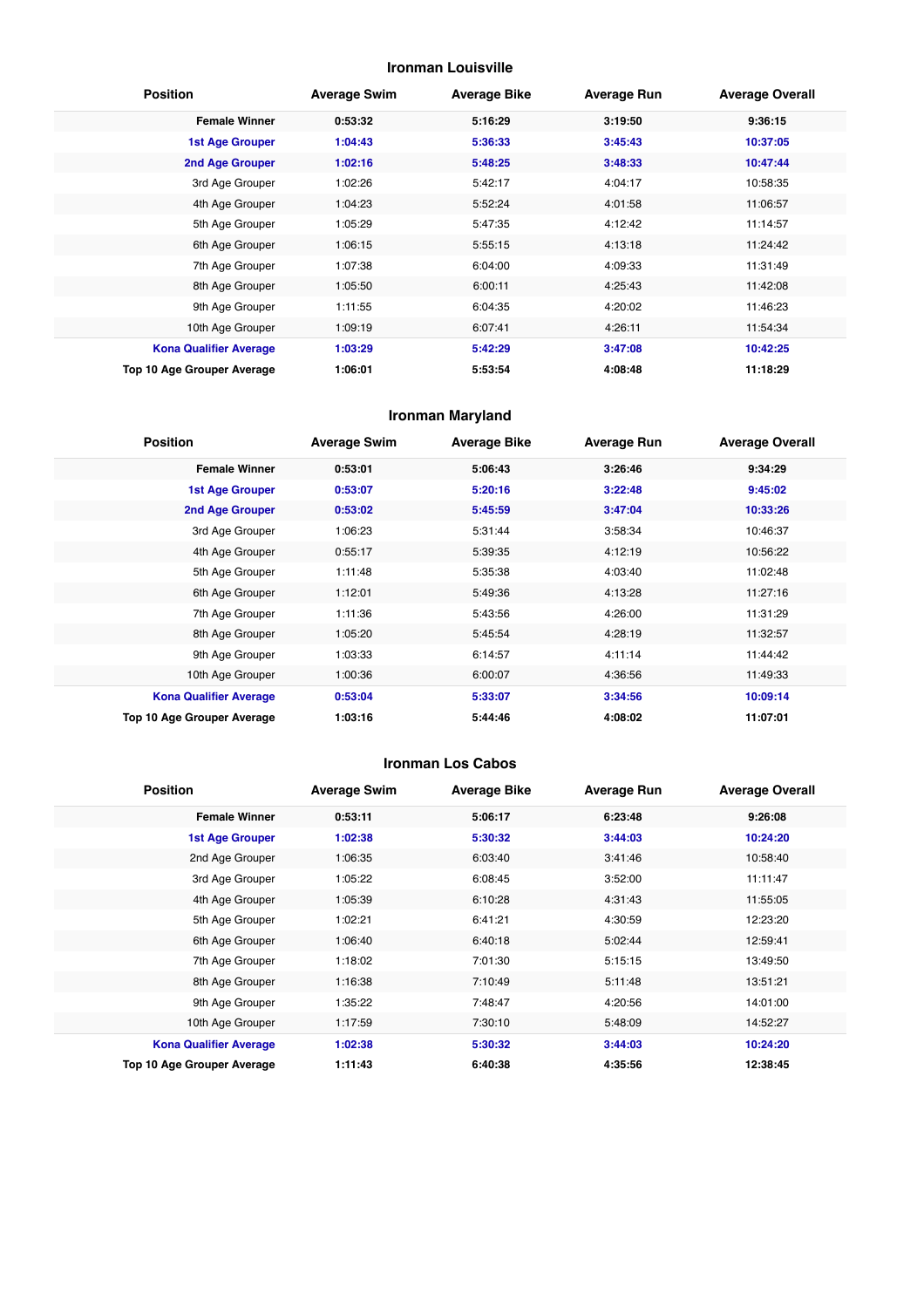#### **Ironman Florida**

| <b>Position</b>               | <b>Average Swim</b> | <b>Average Bike</b> | <b>Average Run</b> | <b>Average Overall</b> |
|-------------------------------|---------------------|---------------------|--------------------|------------------------|
| <b>Female Winner</b>          | 0:58:39             | 4:56:41             | 3:09:30            | 9:04:51                |
| <b>1st Age Grouper</b>        | 0:58:00             | 5:18:04             | 3:32:08            | 9:56:04                |
| 2nd Age Grouper               | 1:00:36             | 5:19:06             | 3:42:00            | 10:08:28               |
| 3rd Age Grouper               | 0:57:55             | 5:30:42             | 3:50:23            | 10:27:24               |
| 4th Age Grouper               | 0:58:37             | 5:38:07             | 3:53:25            | 10:37:42               |
| 5th Age Grouper               | 1:01:41             | 5:29:18             | 4:07:10            | 10:46:45               |
| 6th Age Grouper               | 1:00:10             | 5:41:15             | 4:02:39            | 10:52:55               |
| 7th Age Grouper               | 1:00:02             | 5:40:02             | 4:09:52            | 10:59:47               |
| 8th Age Grouper               | 1:02:21             | 5:48:38             | 4:04:45            | 11:06:05               |
| 9th Age Grouper               | 1:01:40             | 5:49:55             | 4:10:49            | 11:13:16               |
| 10th Age Grouper              | 1:03:09             | 5:51:49             | 4:12:54            | 11:17:44               |
| <b>Kona Qualifier Average</b> | 0:58:00             | 5:18:04             | 3:32:08            | 9:56:04                |
| Top 10 Age Grouper Average    | 1:00:25             | 5:36:41             | 3:58:37            | 10:44:37               |

#### **Ironman Fortaleza**

| <b>Position</b>               | <b>Average Swim</b> | <b>Average Bike</b> | <b>Average Run</b> | <b>Average Overall</b> |
|-------------------------------|---------------------|---------------------|--------------------|------------------------|
| <b>Female Winner</b>          | 0:51:52             | 4:57:46             | 3:15:59            | 9:09:20                |
| <b>1st Age Grouper</b>        | 1:08:44             | 5:37:08             | 3:55:15            | 10:44:49               |
| 2nd Age Grouper               | 1:40:30             | 6:06:42             | 3:38:29            | 11:38:15               |
| 3rd Age Grouper               | 1:44:48             | 6:21:56             | 5:09:12            | 13:26:59               |
| 4th Age Grouper               | 1:30:49             | 6:39:49             | 5:24:51            | 13:46:55               |
| 5th Age Grouper               | 1:36:52             | 7:16:15             | 5:03:57            | 14:06:46               |
| 6th Age Grouper               | 1:24:45             | 7:36:28             | 5:28:55            | 14:47:18               |
| <b>Kona Qualifier Average</b> | 1:08:44             | 5:37:08             | 3:55:15            | 10:44:49               |
| Top 10 Age Grouper Average    | 1:31:04             | 6:36:23             | 4:46:46            | 13:05:10               |

#### **Ironman Malaysia**

| <b>Position</b>               | <b>Average Swim</b> | <b>Average Bike</b> | <b>Average Run</b> | <b>Average Overall</b> |
|-------------------------------|---------------------|---------------------|--------------------|------------------------|
| <b>Female Winner</b>          | 0:59:11             | 4:58:44             | 3:23:11            | 9:26:38                |
| <b>1st Age Grouper</b>        | 1:12:06             | 5:45:49             | 4:13:27            | 11:18:23               |
| 2nd Age Grouper               | 1:08:52             | 5:54:49             | 4:40:33            | 11:51:51               |
| 3rd Age Grouper               | 1:10:46             | 6:22:43             | 4:30:05            | 12:10:02               |
| 4th Age Grouper               | 1:27:36             | 7:17:13             | 4:22:14            | 13:19:42               |
| 5th Age Grouper               | 1:38:43             | 7:36:41             | 4:51:37            | 14:18:43               |
| 6th Age Grouper               | 1:31:53             | 6:50:46             | 6:19:17            | 14:51:54               |
| 7th Age Grouper               | 1:19:21             | 7:33:14             | 5:49:48            | 14:55:07               |
| 8th Age Grouper               | 1:34:47             | 7:14:18             | 6:01:13            | 15:09:44               |
| 9th Age Grouper               | 1:45:15             | 8:16:18             | 6:21:02            | 16:35:55               |
| <b>Kona Qualifier Average</b> | 1:12:06             | 5:45:49             | 4:13:27            | 11:18:23               |
| Top 10 Age Grouper Average    | 1:25:28             | 6:59:05             | 5:14:21            | 13:50:09               |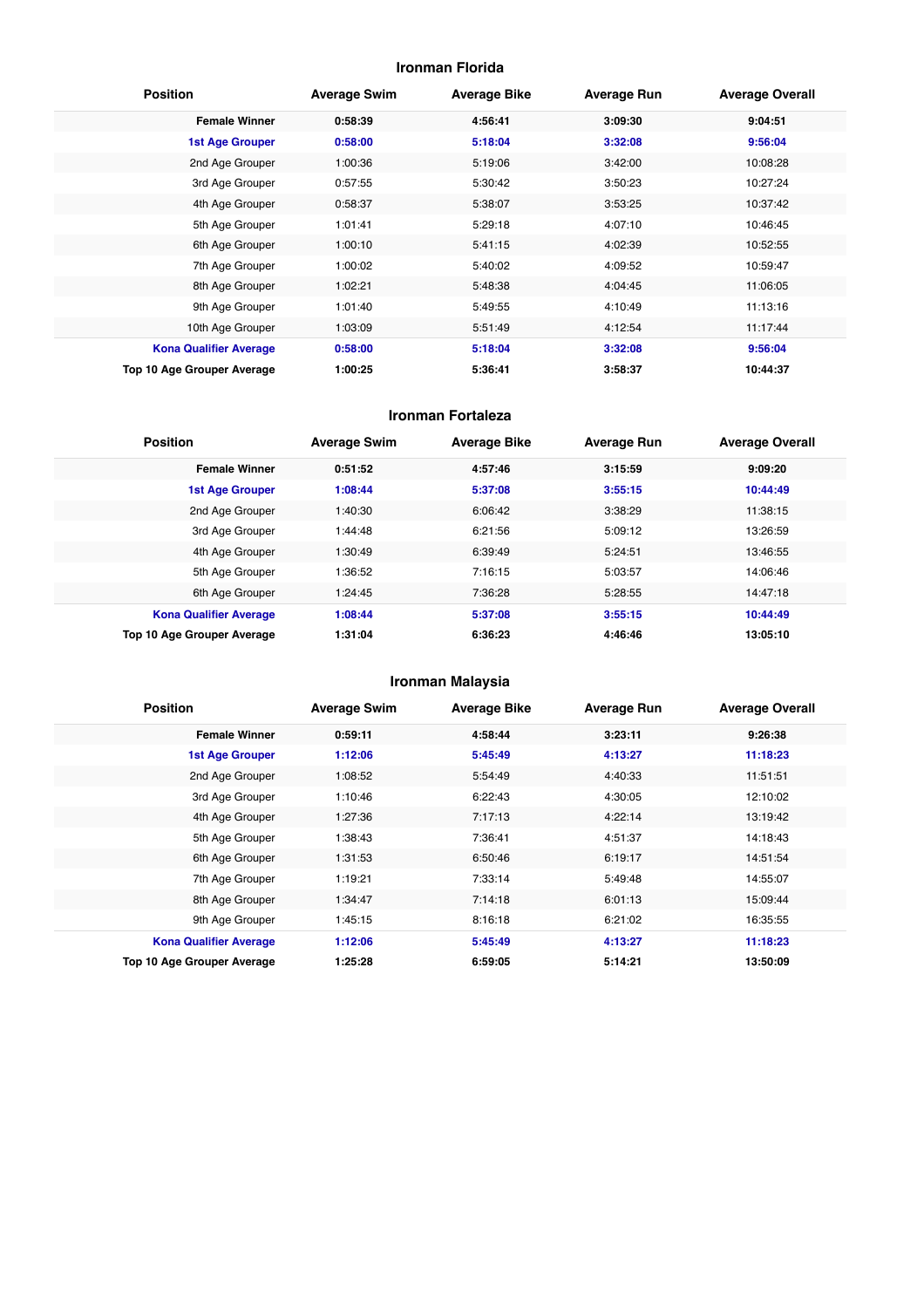#### **Ironman Arizona**

| <b>Position</b>               | <b>Average Swim</b> | <b>Average Bike</b> | <b>Average Run</b> | <b>Average Overall</b> |
|-------------------------------|---------------------|---------------------|--------------------|------------------------|
| <b>Female Winner</b>          | 0:57:13             | 5:00:14             | 3:08:59            | 9:11:01                |
| <b>1st Age Grouper</b>        | 1:04:54             | 5:29:23             | 3:38:45            | 10:20:01               |
| 2nd Age Grouper               | 1:08:34             | 5:38:43             | 3:44:43            | 10:38:16               |
| 3rd Age Grouper               | 1:03:14             | 5:40:52             | 3:57:14            | 10:49:18               |
| 4th Age Grouper               | 1:07:41             | 5:45:34             | 4:01:07            | 11:02:20               |
| 5th Age Grouper               | 1:06:11             | 5:50:59             | 4:11:42            | 11:17:41               |
| 6th Age Grouper               | 1:07:35             | 5:55:37             | 4:09:36            | 11:21:35               |
| 7th Age Grouper               | 1:07:11             | 6:00:54             | 4:13:45            | 11:30:43               |
| 8th Age Grouper               | 1:08:13             | 5:55:05             | 4:17:58            | 11:30:18               |
| 9th Age Grouper               | 1:11:04             | 6:04:07             | 4:18:02            | 11:41:40               |
| 10th Age Grouper              | 1:13:22             | 6:02:20             | 4:20:39            | 11:45:38               |
| <b>Kona Qualifier Average</b> | 1:05:41             | 5:34:36             | 3:43:03            | 10:30:00               |
| Top 10 Age Grouper Average    | 1:07:12             | 5:50:45             | 4:05:54            | 11:12:07               |

#### **Ironman Cozumel**

| <b>Position</b>                   | <b>Average Swim</b> | <b>Average Bike</b> | <b>Average Run</b> | <b>Average Overall</b> |
|-----------------------------------|---------------------|---------------------|--------------------|------------------------|
| <b>Female Winner</b>              | 0:49:18             | 5:00:51             | 3:11:56            | 9:08:24                |
| <b>1st Age Grouper</b>            | 0:57:38             | 5:31:22             | 3:44:33            | 10:19:09               |
| 2nd Age Grouper                   | 1:02:52             | 5:45:14             | 3:50:15            | 10:45:17               |
| 3rd Age Grouper                   | 1:02:36             | 5:47:01             | 4:04:00            | 11:01:55               |
| 4th Age Grouper                   | 1:02:45             | 5:54:31             | 4:06:45            | 11:12:17               |
| 5th Age Grouper                   | 1:05:27             | 5:50:44             | 4:16:27            | 11:19:41               |
| 6th Age Grouper                   | 1:06:52             | 6:11:44             | 4:10:42            | 11:28:10               |
| 7th Age Grouper                   | 0:58:08             | 6:03:47             | 4:25:25            | 11:36:43               |
| 8th Age Grouper                   | 1:03:45             | 6:06:59             | 4:27:12            | 11:47:37               |
| 9th Age Grouper                   | 1:07:11             | 6:15:56             | 4:22:57            | 11:56:08               |
| 10th Age Grouper                  | 1:05:40             | 6:19:16             | 4:31:01            | 12:04:06               |
| <b>Kona Qualifier Average</b>     | 0:57:38             | 5:31:22             | 3:44:33            | 10:19:09               |
| <b>Top 10 Age Grouper Average</b> | 1:03:17             | 5:58:39             | 4:11:56            | 11:21:06               |

#### **Ironman Western Australia**

| <b>Position</b>               | <b>Average Swim</b> | <b>Average Bike</b> | <b>Average Run</b> | <b>Average Overall</b> |
|-------------------------------|---------------------|---------------------|--------------------|------------------------|
| <b>Female Winner</b>          | 0:55:48             | 4:59:23             | 3:12:57            | 9:10:38                |
| <b>1st Age Grouper</b>        | 1:01:10             | 5:19:25             | 3:36:18            | 10:01:14               |
| 2nd Age Grouper               | 1:06:46             | 5:26:00             | 3:46:18            | 10:23:39               |
| 3rd Age Grouper               | 1:03:41             | 5:31:08             | 3:54:45            | 10:33:59               |
| 4th Age Grouper               | 1:05:23             | 5:33:27             | 4:04:13            | 10:47:37               |
| 5th Age Grouper               | 0:59:13             | 5:44:05             | 4:12:16            | 11:00:34               |
| 6th Age Grouper               | 1:03:49             | 5:33:42             | 4:09:08            | 10:51:33               |
| 7th Age Grouper               | 1:03:09             | 5:36:18             | 4:15:50            | 11:00:33               |
| 8th Age Grouper               | 1:06:34             | 5:45:35             | 4:12:35            | 11:11:34               |
| 9th Age Grouper               | 1:06:03             | 5:48:32             | 4:18:13            | 11:18:57               |
| 10th Age Grouper              | 1:08:55             | 5:53:51             | 4:17:17            | 11:25:11               |
| <b>Kona Qualifier Average</b> | 1:01:10             | 5:19:25             | 3:36:18            | 10:01:14               |
| Top 10 Age Grouper Average    | 1:04:25             | 5:36:54             | 4:04:13            | 10:50:37               |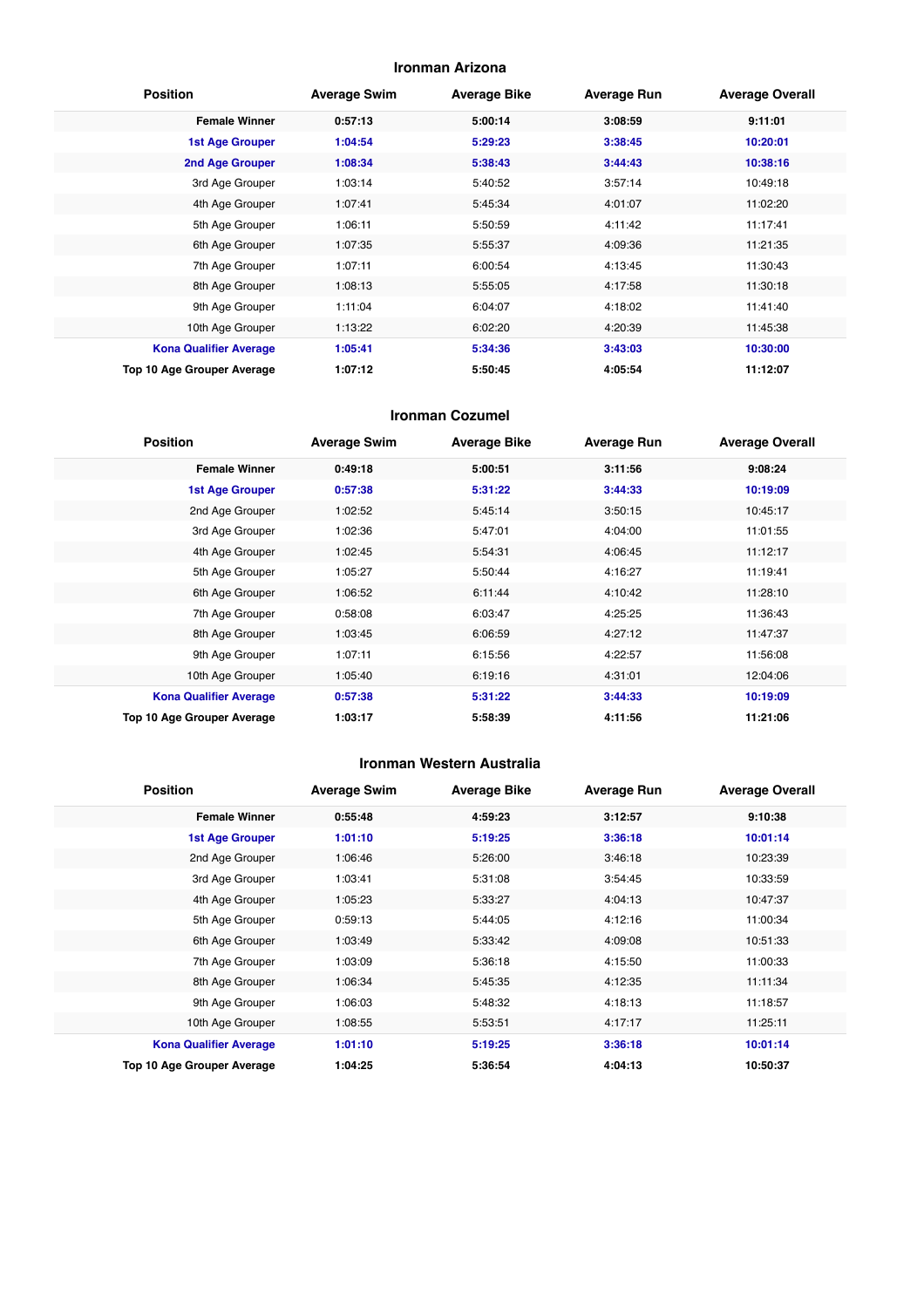#### **Ironman New Zealand**

| <b>Position</b>               | <b>Average Swim</b> | <b>Average Bike</b> | <b>Average Run</b> | <b>Average Overall</b> |
|-------------------------------|---------------------|---------------------|--------------------|------------------------|
| <b>Female Winner</b>          | 0:50:18             | 5:09:42             | 3:13:07            | 9:18:08                |
| <b>1st Age Grouper</b>        | 1:00:03             | 5:37:21             | 3:38:21            | 10:23:23               |
| 2nd Age Grouper               | 0:59:15             | 5:42:54             | 3:45:26            | 10:34:41               |
| 3rd Age Grouper               | 1:02:12             | 5:52:37             | 3:50:21            | 10:53:31               |
| 4th Age Grouper               | 1:04:28             | 5:56:59             | 3:54:06            | 11:03:29               |
| 5th Age Grouper               | 1:04:15             | 5:54:34             | 4:03:19            | 11:10:20               |
| 6th Age Grouper               | 1:06:55             | 6:02:28             | 4:05:57            | 11:24:07               |
| 7th Age Grouper               | 1:07:00             | 6:01:11             | 4:20:17            | 11:38:03               |
| 8th Age Grouper               | 1:08:07             | 6:14:54             | 4:12:39            | 11:44:47               |
| 9th Age Grouper               | 1:02:56             | 6:15:04             | 4:25:12            | 11:53:30               |
| 10th Age Grouper              | 1:06:14             | 6:21:42             | 4:22:07            | 12:00:15               |
| <b>Kona Qualifier Average</b> | 1:00:03             | 5:37:21             | 3:38:21            | 10:23:23               |
| Top 10 Age Grouper Average    | 1:04:09             | 5:59:59             | 4:03:46            | 11:16:36               |

#### **Ironman Melbourne**

| <b>Position</b>               | <b>Average Swim</b> | <b>Average Bike</b> | <b>Average Run</b> | <b>Average Overall</b> |
|-------------------------------|---------------------|---------------------|--------------------|------------------------|
| <b>Female Winner</b>          | 0:53:25             | 4:46:42             | 3:04:12            | 8:48:33                |
| <b>1st Age Grouper</b>        | 0:58:21             | 5:15:48             | 3:39:10            | 9:58:54                |
| 2nd Age Grouper               | 1:00:51             | 5:14:36             | 3:48:04            | 10:10:10               |
| 3rd Age Grouper               | 0:56:48             | 5:40:02             | 3:46:19            | 10:29:14               |
| 4th Age Grouper               | 1:04:57             | 5:39:07             | 3:55:13            | 10:46:09               |
| 5th Age Grouper               | 1:03:11             | 5:47:21             | 3:54:39            | 10:51:53               |
| 6th Age Grouper               | 1:03:59             | 5:41:41             | 4:03:50            | 10:57:20               |
| 7th Age Grouper               | 1:11:54             | 5:45:42             | 4:02:24            | 11:08:44               |
| 8th Age Grouper               | 1:04:40             | 5:49:36             | 4:16:50            | 11:20:30               |
| 9th Age Grouper               | 1:03:20             | 5:56:44             | 4:21:18            | 11:30:50               |
| 10th Age Grouper              | 1:09:08             | 5:43:46             | 4:35:59            | 11:40:41               |
| <b>Kona Qualifier Average</b> | 0:59:36             | 5:15:12             | 3:43:37            | 10:04:32               |
| Top 10 Age Grouper Average    | 1:03:43             | 5:39:26             | 4:02:23            | 10:53:26               |

#### **Ironman South Africa**

| <b>Position</b>               | <b>Average Swim</b> | <b>Average Bike</b> | <b>Average Run</b> | <b>Average Overall</b> |
|-------------------------------|---------------------|---------------------|--------------------|------------------------|
| <b>Female Winner</b>          | 0:59:05             | 5:05:20             | 3:10:03            | 9:19:21                |
| <b>1st Age Grouper</b>        | 1:07:53             | 5:36:19             | 3:46:37            | 10:37:46               |
| <b>2nd Age Grouper</b>        | 1:10:34             | 5:55:25             | 3:49:48            | 11:03:39               |
| 3rd Age Grouper               | 1:05:03             | 6:06:51             | 4:08:59            | 11:28:50               |
| 4th Age Grouper               | 1:09:37             | 6:07:43             | 4:14:31            | 11:41:19               |
| 5th Age Grouper               | 1:14:44             | 6:16:47             | 4:13:53            | 11:55:35               |
| 6th Age Grouper               | 1:15:34             | 6:20:28             | 4:17:13            | 12:04:14               |
| 7th Age Grouper               | 1:20:33             | 6:16:51             | 4:22:13            | 12:11:38               |
| 8th Age Grouper               | 1:14:51             | 6:35:21             | 4:18:21            | 12:21:20               |
| 9th Age Grouper               | 1:15:33             | 6:30:10             | 4:27:28            | 12:24:09               |
| 10th Age Grouper              | 1:15:29             | 6:33:06             | 4:34:12            | 12:36:03               |
| <b>Kona Qualifier Average</b> | 1:09:13             | 5:45:52             | 3:48:12            | 10:50:42               |
| Top 10 Age Grouper Average    | 1:12:59             | 6:13:54             | 4:13:20            | 11:50:27               |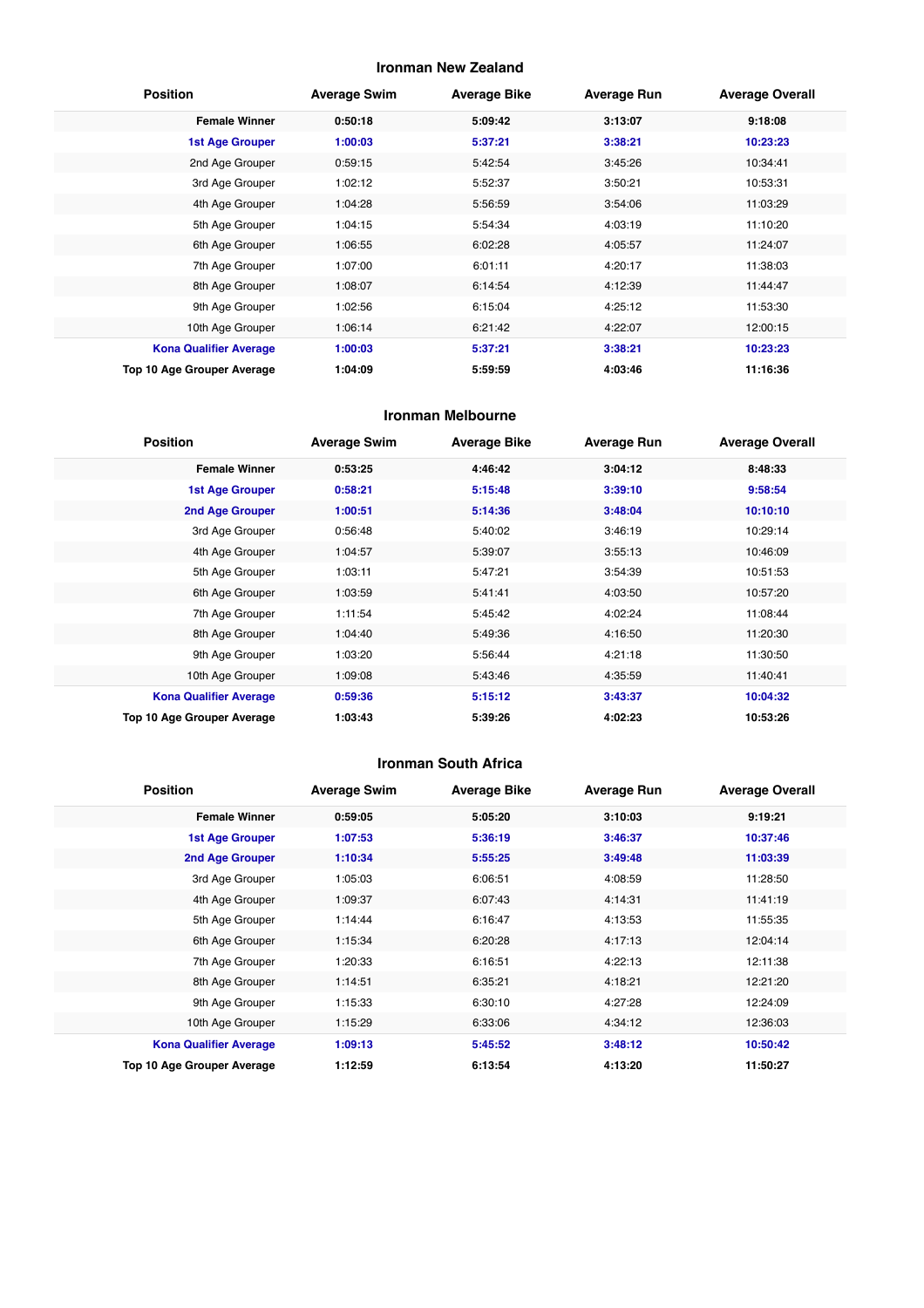#### **Ironman Australia**

| <b>Position</b>               | <b>Average Swim</b> | <b>Average Bike</b> | <b>Average Run</b> | <b>Average Overall</b> |
|-------------------------------|---------------------|---------------------|--------------------|------------------------|
| <b>Female Winner</b>          | 0:52:16             | 5:14:54             | 3:11:41            | 9:21:37                |
| <b>1st Age Grouper</b>        | 0:57:33             | 5:44:09             | 3:38:38            | 10:24:24               |
| 2nd Age Grouper               | 0:59:46             | 5:44:08             | 3:49:36            | 10:37:57               |
| 3rd Age Grouper               | 1:03:25             | 5:18:03             | 4:31:24            | 10:52:19               |
| 4th Age Grouper               | 1:02:41             | 5:25:28             | 4:43:52            | 11:11:10               |
| 5th Age Grouper               | 1:05:38             | 5:32:14             | 4:42:44            | 11:20:50               |
| 6th Age Grouper               | 1:05:44             | 6:12:59             | 4:09:02            | 11:33:41               |
| 7th Age Grouper               | 1:04:04             | 6:14:06             | 4:18:33            | 11:42:36               |
| 8th Age Grouper               | 1:01:20             | 5:52:53             | 5:01:28            | 11:55:06               |
| 9th Age Grouper               | 1:07:54             | 5:48:16             | 5:04:30            | 12:01:33               |
| 10th Age Grouper              | 1:08:44             | 6:27:12             | 4:31:11            | 12:13:41               |
| <b>Kona Qualifier Average</b> | 0:57:33             | 5:44:09             | 3:38:38            | 10:24:24               |
| Top 10 Age Grouper Average    | 1:03:41             | 5:49:57             | 4:27:06            | 11:23:20               |

#### **Ironman Texas**

| <b>Position</b>               | <b>Average Swim</b> | <b>Average Bike</b> | <b>Average Run</b> | <b>Average Overall</b> |
|-------------------------------|---------------------|---------------------|--------------------|------------------------|
| <b>Female Winner</b>          | 0:54:44             | 5:01:01             | 3:05:21            | 8:54:24                |
| <b>1st Age Grouper</b>        | 1:03:08             | 5:32:21             | 3:39:48            | 10:23:43               |
| 2nd Age Grouper               | 1:09:09             | 5:26:23             | 3:49:14            | 10:32:30               |
| 3rd Age Grouper               | 1:09:16             | 5:36:34             | 3:54:10            | 10:48:20               |
| 4th Age Grouper               | 1:09:53             | 5:34:03             | 4:06:16            | 10:58:57               |
| 5th Age Grouper               | 1:07:39             | 5:44:28             | 4:09:07            | 11:09:10               |
| 6th Age Grouper               | 1:10:26             | 5:41:50             | 4:17:54            | 11:18:23               |
| 7th Age Grouper               | 1:15:42             | 5:47:54             | 4:09:35            | 11:23:04               |
| 8th Age Grouper               | 1:07:37             | 5:46:25             | 4:36:48            | 11:41:36               |
| 9th Age Grouper               | 1:13:35             | 5:54:21             | 4:40:25            | 11:58:06               |
| 10th Age Grouper              | 1:17:51             | 6:06:40             | 4:29:49            | 12:06:17               |
| <b>Kona Qualifier Average</b> | 1:06:08             | 5:29:22             | 3:44:31            | 10:28:06               |
| Top 10 Age Grouper Average    | 1:10:25             | 5:43:06             | 4:11:19            | 11:14:00               |

#### **Ironman Lanzarote**

| <b>Position</b>               | <b>Average Swim</b> | <b>Average Bike</b> | <b>Average Run</b> | <b>Average Overall</b> |
|-------------------------------|---------------------|---------------------|--------------------|------------------------|
| <b>Female Winner</b>          | 0:55:38             | 5:39:59             | 3:09:28            | 9:52:17                |
| <b>1st Age Grouper</b>        | 1:07:40             | 6:18:48             | 3:37:11            | 11:13:55               |
| 2nd Age Grouper               | 1:08:25             | 6:22:24             | 3:57:51            | 11:39:08               |
| 3rd Age Grouper               | 1:10:41             | 6:54:25             | 4:23:08            | 12:40:37               |
| 4th Age Grouper               | 1:07:43             | 6:53:04             | 4:29:05            | 12:41:35               |
| 5th Age Grouper               | 1:13:43             | 7:03:21             | 4:26:43            | 12:59:13               |
| 6th Age Grouper               | 1:07:04             | 7:00:51             | 4:33:58            | 12:56:05               |
| 7th Age Grouper               | 1:10:04             | 7:13:13             | 4:59:15            | 13:38:03               |
| 8th Age Grouper               | 1:15:42             | 7:33:20             | 5:09:31            | 14:12:39               |
| 9th Age Grouper               | 1:20:36             | 8:06:11             | 5:01:44            | 14:46:50               |
| 10th Age Grouper              | 1:21:46             | 7:28:26             | 5:13:20            | 14:17:54               |
| <b>Kona Qualifier Average</b> | 1:07:40             | 6:18:48             | 3:37:11            | 11:13:55               |
| Top 10 Age Grouper Average    | 1:11:42             | 7:01:26             | 4:30:33            | 12:57:06               |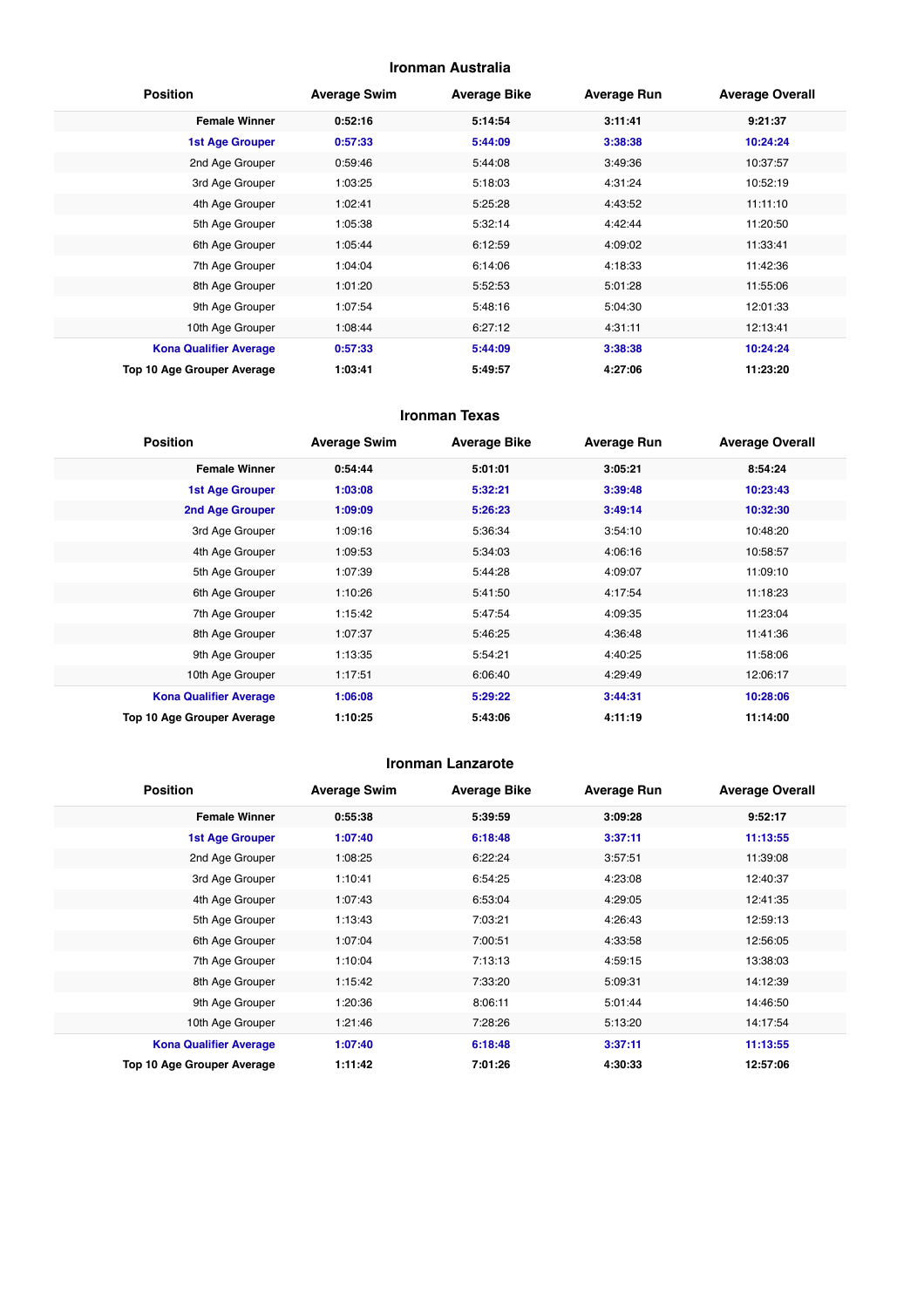#### **Ironman Brazil**

| <b>Position</b>               | <b>Average Swim</b> | <b>Average Bike</b> | <b>Average Run</b> | <b>Average Overall</b> |
|-------------------------------|---------------------|---------------------|--------------------|------------------------|
| <b>Female Winner</b>          | 0:56:08             | 4:58:02             | 3:59:39            | 9:34:30                |
| <b>1st Age Grouper</b>        | 1:08:33             | 4:54:37             | 3:24:39            | 10:48:06               |
| 2nd Age Grouper               | 1:06:53             | 5:04:03             | 3:31:40            | 11:03:04               |
| 3rd Age Grouper               | 1:06:30             | 5:10:16             | 3:38:20            | 11:19:03               |
| 4th Age Grouper               | 1:11:51             | 5:12:35             | 3:41:28            | 11:29:31               |
| 5th Age Grouper               | 1:16:04             | 5:17:06             | 3:43:46            | 11:40:48               |
| 6th Age Grouper               | 1:09:33             | 5:26:09             | 3:52:25            | 11:56:08               |
| 7th Age Grouper               | 1:12:10             | 5:17:29             | 4:12:24            | 12:11:39               |
| 8th Age Grouper               | 1:19:01             | 5:32:36             | 4:05:31            | 12:27:12               |
| 9th Age Grouper               | 1:07:53             | 4:54:02             | 4:16:48            | 12:39:51               |
| 10th Age Grouper              | 1:19:53             | 5:41:00             | 4:00:45            | 12:47:09               |
| <b>Kona Qualifier Average</b> | 1:07:43             | 4:59:20             | 3:28:09            | 10:55:35               |
| Top 10 Age Grouper Average    | 1:11:45             | 5:14:43             | 3:50:40            | 11:49:41               |

#### **Ironman France**

| <b>Position</b>               | <b>Average Swim</b> | <b>Average Bike</b> | <b>Average Run</b> | <b>Average Overall</b> |
|-------------------------------|---------------------|---------------------|--------------------|------------------------|
| <b>Female Winner</b>          | 0:57:30             | 5:23:21             | 3:07:26            | 9:34:29                |
| <b>1st Age Grouper</b>        | 1:02:10             | 5:47:56             | 3:45:38            | 10:44:02               |
| 2nd Age Grouper               | 1:07:02             | 6:04:55             | 3:52:08            | 11:15:06               |
| 3rd Age Grouper               | 1:04:42             | 6:10:24             | 4:08:05            | 11:34:04               |
| 4th Age Grouper               | 1:03:39             | 6:16:28             | 4:11:15            | 11:50:59               |
| 5th Age Grouper               | 1:11:03             | 6:33:40             | 3:53:10            | 12:12:46               |
| 6th Age Grouper               | 1:10:02             | 6:45:02             | 4:22:11            | 12:32:08               |
| 7th Age Grouper               | 1:05:32             | 6:53:56             | 4:20:49            | 12:42:00               |
| 8th Age Grouper               | 1:12:00             | 6:41:37             | 4:58:55            | 13:06:24               |
| 9th Age Grouper               | 1:10:11             | 6:40:37             | 4:55:25            | 13:10:50               |
| 10th Age Grouper              | 1:21:13             | 7:08:17             | 6:07:44            | 13:31:01               |
| <b>Kona Qualifier Average</b> | 1:02:10             | 5:47:56             | 3:45:38            | 10:44:02               |
| Top 10 Age Grouper Average    | 1:08:28             | 6:28:53             | 4:24:33            | 12:12:21               |

#### **Ironman Cairns**

| <b>Position</b>               | <b>Average Swim</b> | <b>Average Bike</b> | <b>Average Run</b> | <b>Average Overall</b> |
|-------------------------------|---------------------|---------------------|--------------------|------------------------|
| <b>Female Winner</b>          | 0:53:21             | 5:09:07             | 3:10:14            | 9:17:24                |
| <b>1st Age Grouper</b>        | 1:04:02             | 5:31:28             | 3:39:57            | 10:22:17               |
| 2nd Age Grouper               | 1:03:55             | 5:42:28             | 3:56:48            | 10:51:04               |
| 3rd Age Grouper               | 1:05:42             | 5:46:59             | 4:02:03            | 11:01:23               |
| 4th Age Grouper               | 1:08:17             | 5:58:15             | 4:10:13            | 11:25:12               |
| 5th Age Grouper               | 1:12:08             | 5:50:40             | 4:29:03            | 11:40:33               |
| 6th Age Grouper               | 1:18:44             | 6:09:02             | 4:11:33            | 11:48:24               |
| 7th Age Grouper               | 1:16:02             | 6:15:20             | 4:17:36            | 11:59:44               |
| 8th Age Grouper               | 1:20:12             | 6:22:49             | 4:18:50            | 12:12:54               |
| 9th Age Grouper               | 1:23:35             | 6:26:44             | 4:24:01            | 12:23:57               |
| 10th Age Grouper              | 1:18:33             | 6:28:06             | 4:42:03            | 12:38:33               |
| <b>Kona Qualifier Average</b> | 1:04:02             | 5:31:28             | 3:39:57            | 10:22:17               |
| Top 10 Age Grouper Average    | 1:13:07             | 6:03:11             | 4:13:13            | 11:38:24               |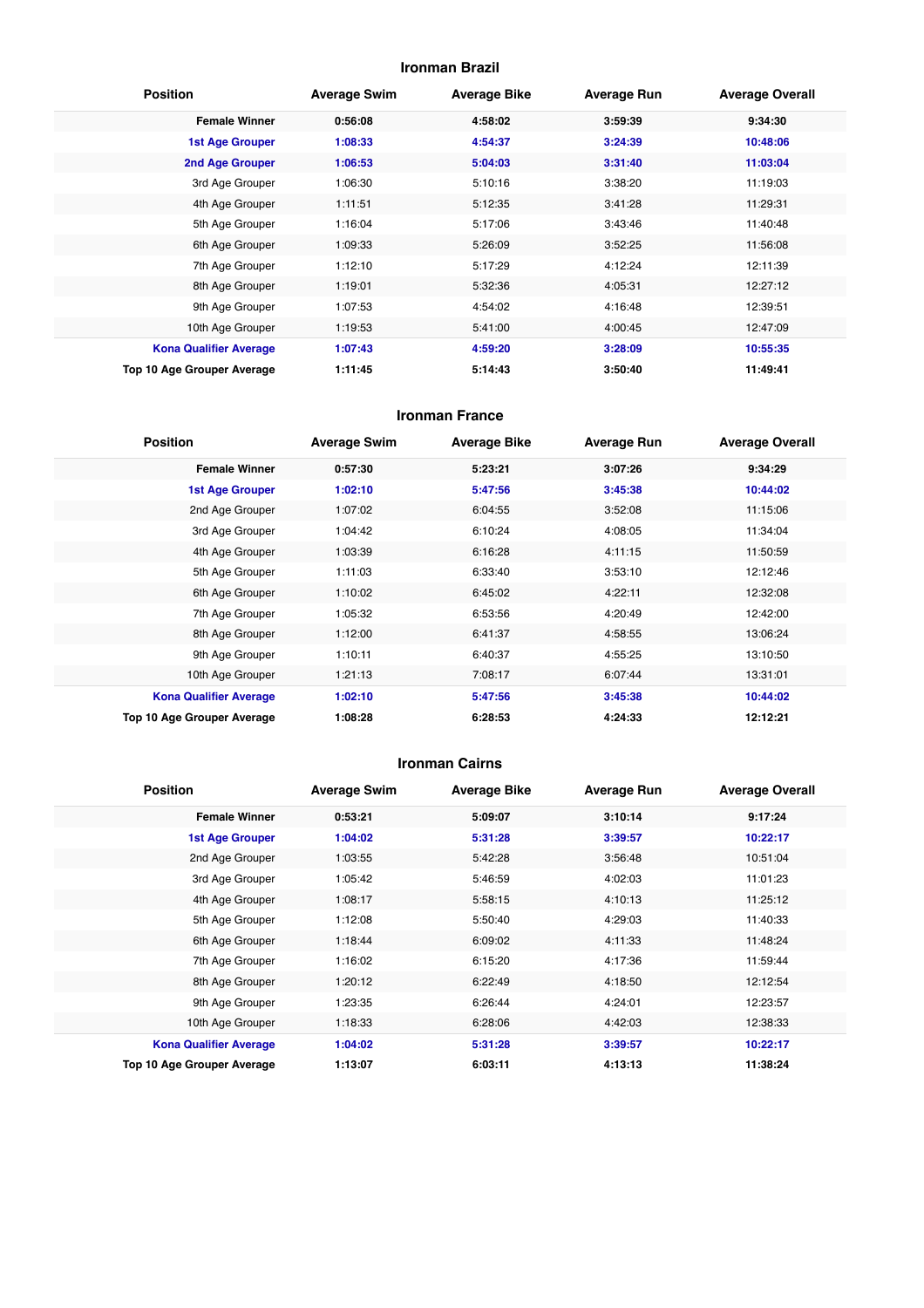#### **Ironman Austria**

| <b>Position</b>               | <b>Average Swim</b> | <b>Average Bike</b> | <b>Average Run</b> | <b>Average Overall</b> |
|-------------------------------|---------------------|---------------------|--------------------|------------------------|
| <b>Female Winner</b>          | 0:53:12             | 4:56:35             | 3:05:10            | 9:00:01                |
| <b>1st Age Grouper</b>        | 1:03:39             | 5:11:49             | 3:27:43            | 9:50:23                |
| 2nd Age Grouper               | 1:04:59             | 5:23:57             | 3:37:48            | 10:14:15               |
| 3rd Age Grouper               | 1:06:32             | 5:23:45             | 3:45:50            | 10:24:19               |
| 4th Age Grouper               | 1:04:28             | 5:36:53             | 3:29:28            | 10:34:00               |
| 5th Age Grouper               | 1:08:42             | 5:32:57             | 3:49:40            | 10:40:36               |
| 6th Age Grouper               | 1:05:52             | 5:35:19             | 4:05:02            | 10:54:56               |
| 7th Age Grouper               | 1:11:54             | 5:43:33             | 3:56:29            | 11:03:15               |
| 8th Age Grouper               | 1:09:35             | 5:42:21             | 4:11:32            | 11:12:16               |
| 9th Age Grouper               | 1:04:46             | 5:19:17             | 4:45:48            | 11:18:13               |
| 10th Age Grouper              | 1:10:40             | 5:53:58             | 4:18:04            | 11:33:55               |
| <b>Kona Qualifier Average</b> | 1:03:39             | 5:11:49             | 3:27:43            | 9:50:23                |
| Top 10 Age Grouper Average    | 1:07:07             | 5:32:23             | 3:56:44            | 10:46:37               |

#### **Ironman Frankfurt**

| <b>Position</b>               | <b>Average Swim</b> | <b>Average Bike</b> | <b>Average Run</b> | <b>Average Overall</b> |
|-------------------------------|---------------------|---------------------|--------------------|------------------------|
| <b>Female Winner</b>          | 0:52:09             | 4:57:30             | 3:06:29            | 9:01:28                |
| <b>1st Age Grouper</b>        | 1:02:47             | 5:17:57             | 3:20:09            | 10:05:14               |
| 2nd Age Grouper               | 1:03:38             | 5:27:14             | 3:27:29            | 10:22:52               |
| 3rd Age Grouper               | 0:59:52             | 5:00:06             | 4:39:15            | 10:34:26               |
| 4th Age Grouper               | 1:07:05             | 5:35:58             | 3:32:18            | 10:42:41               |
| 5th Age Grouper               | 1:05:35             | 5:40:50             | 3:43:58            | 10:57:08               |
| 6th Age Grouper               | 1:09:15             | 5:45:03             | 4:30:39            | 11:13:41               |
| 7th Age Grouper               | 1:06:01             | 5:46:25             | 4:03:11            | 11:23:51               |
| 8th Age Grouper               | 1:07:39             | 6:03:02             | 4:33:37            | 11:38:03               |
| 9th Age Grouper               | 1:09:14             | 5:55:52             | 4:11:59            | 11:47:54               |
| 10th Age Grouper              | 1:12:28             | 6:16:14             | 4:51:07            | 12:11:06               |
| <b>Kona Qualifier Average</b> | 1:03:13             | 5:22:36             | 3:23:49            | 10:14:03               |
| Top 10 Age Grouper Average    | 1:06:21             | 5:40:52             | 4:05:22            | 11:05:42               |

#### **Ironman UK**

| <b>Position</b>               | <b>Average Swim</b> | <b>Average Bike</b> | <b>Average Run</b> | <b>Average Overall</b> |
|-------------------------------|---------------------|---------------------|--------------------|------------------------|
| <b>Female Winner</b>          | 0:54:47             | 5:34:58             | 3:09:13            | 9:44:26                |
| <b>1st Age Grouper</b>        | 1:05:23             | 6:09:57             | 3:42:49            | 11:06:23               |
| 2nd Age Grouper               | 1:07:37             | 6:25:56             | 3:57:51            | 11:44:49               |
| 3rd Age Grouper               | 1:11:11             | 6:34:30             | 4:08:08            | 12:06:23               |
| 4th Age Grouper               | 1:10:19             | 6:55:05             | 4:05:18            | 12:23:25               |
| 5th Age Grouper               | 1:10:56             | 6:53:26             | 4:19:01            | 12:36:17               |
| 6th Age Grouper               | 1:17:26             | 7:04:41             | 4:16:01            | 12:50:37               |
| 7th Age Grouper               | 1:09:30             | 7:05:27             | 4:37:20            | 13:03:03               |
| 8th Age Grouper               | 1:14:10             | 7:11:39             | 4:39:27            | 13:19:57               |
| 9th Age Grouper               | 1:21:40             | 7:15:21             | 4:35:46            | 13:30:06               |
| 10th Age Grouper              | 1:19:54             | 7:20:57             | 4:45:16            | 13:42:42               |
| <b>Kona Qualifier Average</b> | 1:05:23             | 6:09:57             | 3:42:49            | 11:06:23               |
| Top 10 Age Grouper Average    | 1:12:49             | 6:53:42             | 4:18:42            | 12:38:22               |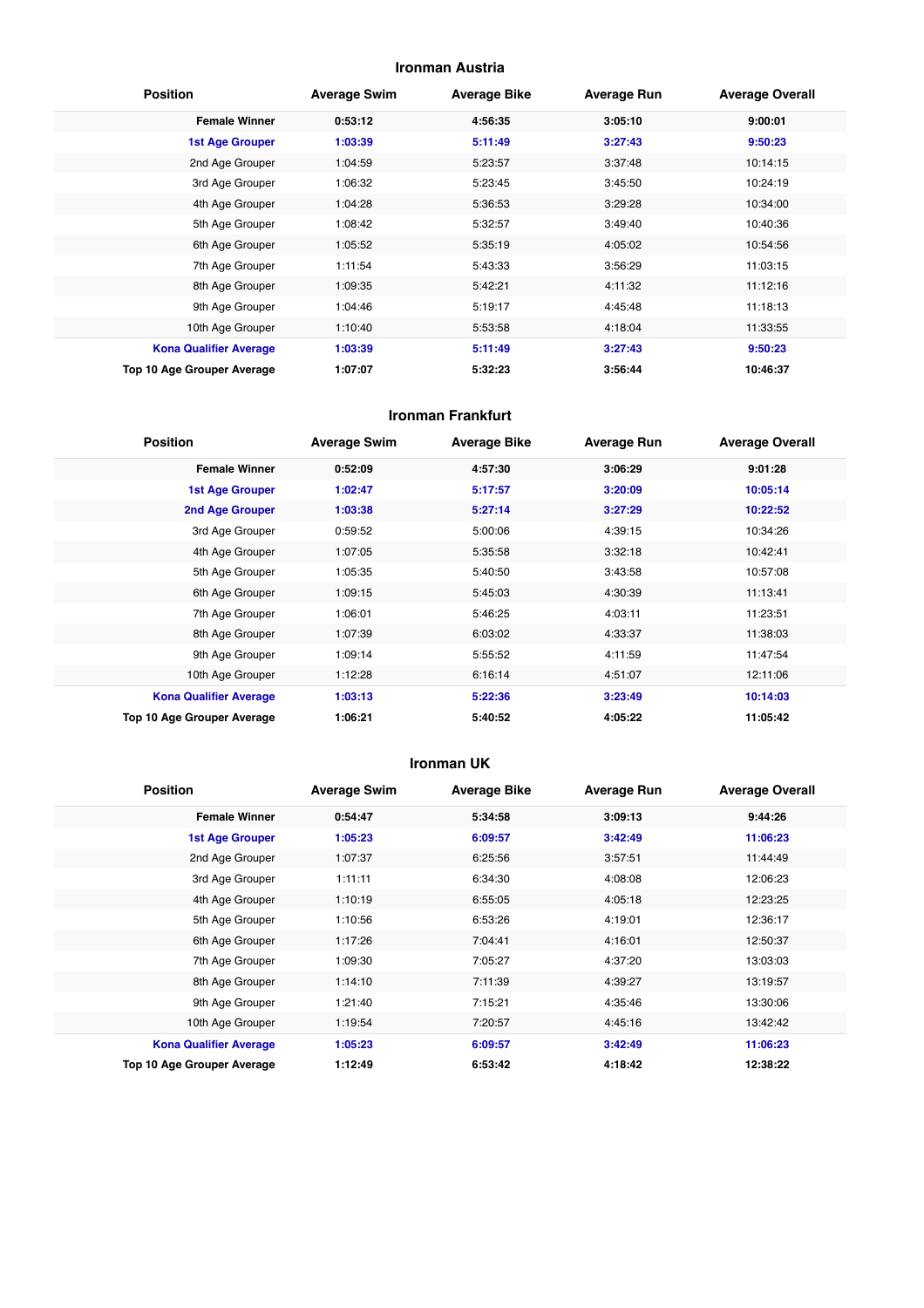#### **Ironman Lake Placid**

| <b>Position</b>               | <b>Average Swim</b> | <b>Average Bike</b> | <b>Average Run</b> | <b>Average Overall</b> |
|-------------------------------|---------------------|---------------------|--------------------|------------------------|
| <b>Female Winner</b>          | 0:58:19             | 5:19:59             | 3:16:59            | 9:40:45                |
| <b>1st Age Grouper</b>        | 1:00:44             | 5:40:50             | 3:35:00            | 10:26:02               |
| 2nd Age Grouper               | 0:59:45             | 5:51:16             | 3:45:14            | 10:46:31               |
| 3rd Age Grouper               | 0:59:30             | 5:57:26             | 3:51:29            | 10:59:00               |
| 4th Age Grouper               | 1:03:41             | 6:03:18             | 3:58:08            | 11:18:13               |
| 5th Age Grouper               | 1:03:25             | 6:04:22             | 4:05:16            | 11:25:26               |
| 6th Age Grouper               | 1:05:08             | 6:09:08             | 4:09:26            | 11:32:52               |
| 7th Age Grouper               | 1:02:56             | 6:17:48             | 4:03:09            | 11:36:26               |
| 8th Age Grouper               | 1:01:37             | 6:19:24             | 4:05:29            | 11:40:08               |
| 9th Age Grouper               | 1:09:04             | 6:17:17             | 4:08:18            | 11:44:54               |
| 10th Age Grouper              | 1:03:46             | 6:15:07             | 4:19:48            | 11:51:59               |
| <b>Kona Qualifier Average</b> | 1:00:44             | 5:40:50             | 3:35:00            | 10:26:02               |
| Top 10 Age Grouper Average    | 1:02:58             | 6:05:36             | 4:00:08            | 11:20:09               |

#### **Ironman Switzerland**

| <b>Position</b>               | <b>Average Swim</b> | <b>Average Bike</b> | <b>Average Run</b> | <b>Average Overall</b> |
|-------------------------------|---------------------|---------------------|--------------------|------------------------|
| <b>Female Winner</b>          | 0:58:45             | 5:00:37             | 3:13:43            | 9:16:24                |
| <b>1st Age Grouper</b>        | 1:05:23             | 5:26:04             | 3:15:28            | 10:07:14               |
| 2nd Age Grouper               | 1:04:20             | 5:29:01             | 3:41:37            | 10:19:09               |
| 3rd Age Grouper               | 1:07:52             | 5:38:27             | 3:44:20            | 10:35:33               |
| 4th Age Grouper               | 1:09:41             | 5:39:57             | 3:51:00            | 10:45:38               |
| 5th Age Grouper               | 1:09:07             | 5:45:28             | 3:57:45            | 10:57:25               |
| 6th Age Grouper               | 1:09:59             | 5:50:11             | 4:00:41            | 11:07:39               |
| 7th Age Grouper               | 1:07:14             | 5:52:41             | 4:07:34            | 11:13:47               |
| 8th Age Grouper               | 1:12:39             | 5:52:08             | 4:11:27            | 11:23:52               |
| 9th Age Grouper               | 1:14:49             | 5:59:51             | 4:10:59            | 11:32:09               |
| 10th Age Grouper              | 1:15:30             | 6:03:01             | 4:17:17            | 11:43:40               |
| <b>Kona Qualifier Average</b> | 1:05:23             | 5:26:04             | 3:15:28            | 10:07:14               |
| Top 10 Age Grouper Average    | 1:09:39             | 5:45:41             | 3:55:49            | 10:58:36               |

#### **Ironman Canada**

| <b>Position</b>               | <b>Average Swim</b> | <b>Average Bike</b> | <b>Average Run</b> | <b>Average Overall</b> |
|-------------------------------|---------------------|---------------------|--------------------|------------------------|
| <b>Female Winner</b>          | 0:56:18             | 5:11:00             | 3:17:27            | 9:28:52                |
| 1st Age Grouper               | 1:05:50             | 5:34:05             | 3:41:08            | 10:27:09               |
| 2nd Age Grouper               | 1:04:18             | 5:42:59             | 3:45:04            | 10:38:04               |
| 3rd Age Grouper               | 1:04:35             | 5:45:26             | 3:51:21            | 10:48:03               |
| 4th Age Grouper               | 1:03:52             | 5:51:48             | 3:53:49            | 10:55:44               |
| 5th Age Grouper               | 1:03:34             | 5:54:46             | 3:57:11            | 11:01:41               |
| 6th Age Grouper               | 1:06:12             | 5:54:52             | 4:01:33            | 11:09:53               |
| 7th Age Grouper               | 1:07:28             | 6:00:12             | 4:02:39            | 11:17:57               |
| 8th Age Grouper               | 1:06:25             | 6:03:31             | 4:09:51            | 11:27:56               |
| 9th Age Grouper               | 1:06:05             | 6:02:56             | 4:14:16            | 11:31:42               |
| 10th Age Grouper              | 1:09:48             | 6:04:38             | 4:14:06            | 11:36:34               |
| <b>Kona Qualifier Average</b> | 1:05:50             | 5:34:05             | 3:41:08            | 10:27:09               |
| Top 10 Age Grouper Average    | 1:05:49             | 5:53:31             | 3:59:06            | 11:05:28               |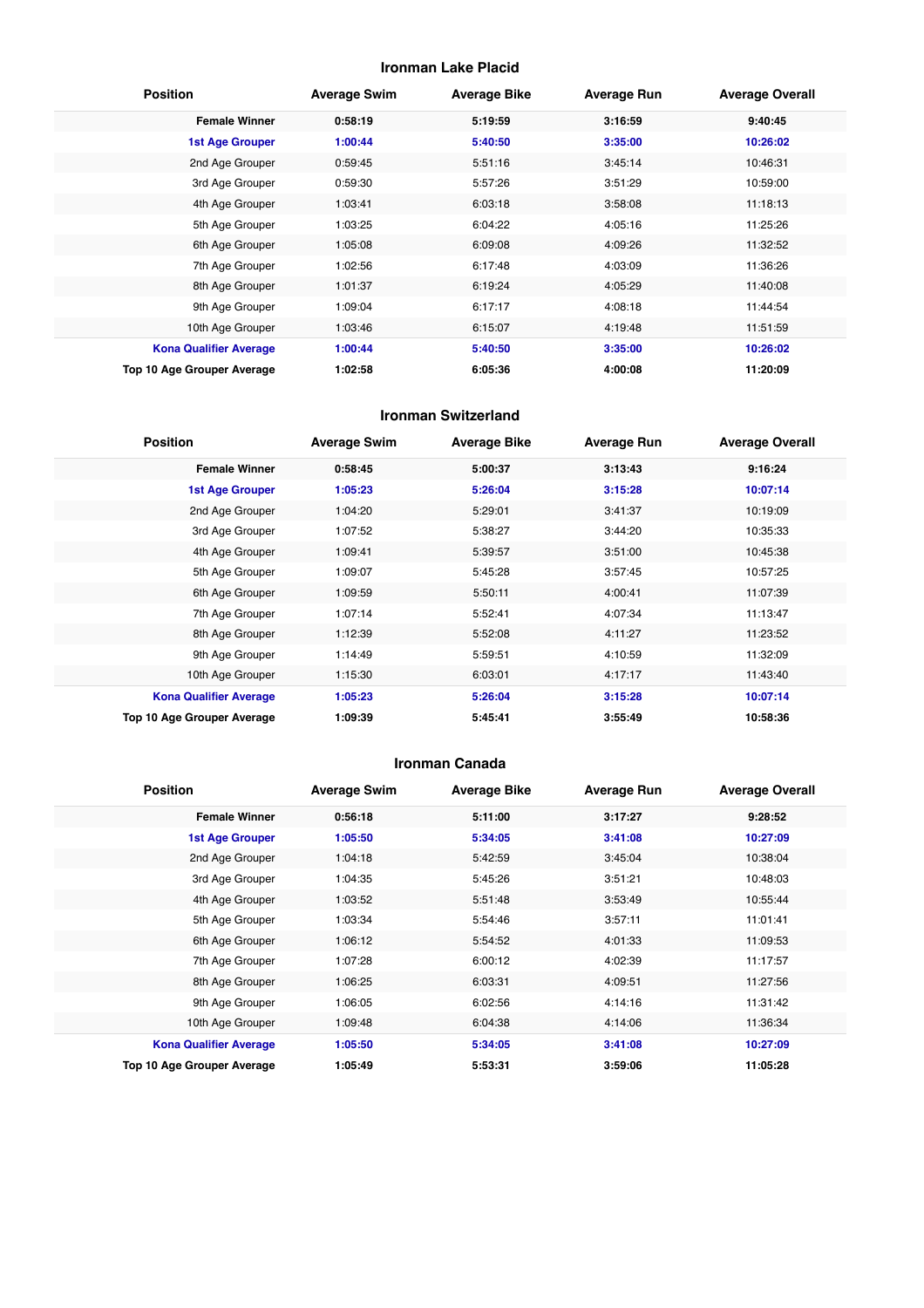#### **Ironman Maastricht-Limburg**

| <b>Position</b>               | <b>Average Swim</b> | <b>Average Bike</b> | <b>Average Run</b> | <b>Average Overall</b> |
|-------------------------------|---------------------|---------------------|--------------------|------------------------|
| <b>Female Winner</b>          | 0:56:26             | 5:16:10             | 3:21:17            | 9:39:24                |
| <b>1st Age Grouper</b>        | 1:00:59             | 6:01:06             | 3:25:55            | 10:36:14               |
| 2nd Age Grouper               | 1:16:12             | 6:00:24             | 4:07:04            | 11:32:57               |
| 3rd Age Grouper               | 1:10:31             | 6:14:49             | 4:20:47            | 11:54:07               |
| 4th Age Grouper               | 1:19:48             | 6:06:07             | 4:34:19            | 12:12:24               |
| 5th Age Grouper               | 1:06:31             | 6:14:53             | 5:22:11            | 12:52:15               |
| 6th Age Grouper               | 1:09:39             | 7:01:10             | 4:58:43            | 13:24:31               |
| 7th Age Grouper               | 1:11:00             | 6:31:04             | 5:55:30            | 13:51:12               |
| <b>Kona Qualifier Average</b> | 1:00:59             | 6:01:06             | 3:25:55            | 10:36:14               |
| Top 10 Age Grouper Average    | 1:10:40             | 6:18:30             | 4:40:38            | 12:20:31               |

#### **Ironman Boulder**

| <b>Position</b>               | <b>Average Swim</b> | <b>Average Bike</b> | <b>Average Run</b> | <b>Average Overall</b> |
|-------------------------------|---------------------|---------------------|--------------------|------------------------|
| <b>Female Winner</b>          | 1:05:01             | 4:56:46             | 3:27:02            | 9:36:47                |
| <b>1st Age Grouper</b>        | 1:08:12             | 5:17:57             | 3:48:17            | 10:23:16               |
| 2nd Age Grouper               | 1:06:40             | 5:35:35             | 4:01:54            | 10:53:25               |
| 3rd Age Grouper               | 1:18:59             | 5:30:54             | 4:03:45            | 11:03:37               |
| 4th Age Grouper               | 1:14:36             | 5:34:10             | 4:10:35            | 11:11:26               |
| 5th Age Grouper               | 1:14:17             | 5:51:43             | 4:24:08            | 11:41:09               |
| 6th Age Grouper               | 1:16:01             | 5:48:44             | 4:28:27            | 11:45:44               |
| 7th Age Grouper               | 1:15:37             | 6:09:52             | 4:36:43            | 12:17:47               |
| 8th Age Grouper               | 1:12:51             | 6:18:24             | 4:41:08            | 12:26:20               |
| 9th Age Grouper               | 1:23:53             | 5:52:13             | 5:01:50            | 12:30:58               |
| 10th Age Grouper              | 1:33:51             | 6:19:40             | 4:30:14            | 12:40:55               |
| <b>Kona Qualifier Average</b> | 1:08:12             | 5:17:57             | 3:48:17            | 10:23:16               |
| Top 10 Age Grouper Average    | 1:16:29             | 5:49:55             | 4:22:42            | 11:41:27               |

#### **Ironman Sweden**

| <b>Position</b>               | <b>Average Swim</b> | <b>Average Bike</b> | <b>Average Run</b> | <b>Average Overall</b> |
|-------------------------------|---------------------|---------------------|--------------------|------------------------|
| <b>Female Winner</b>          | 0:55:01             | 4:54:58             | 3:10:40            | 9:04:11                |
| <b>1st Age Grouper</b>        | 1:02:00             | 5:23:06             | 3:38:05            | 10:08:10               |
| 2nd Age Grouper               | 1:09:29             | 5:33:50             | 3:36:56            | 10:25:57               |
| 3rd Age Grouper               | 1:12:20             | 5:28:25             | 3:46:57            | 10:34:54               |
| 4th Age Grouper               | 1:13:13             | 5:42:30             | 3:48:07            | 10:52:12               |
| 5th Age Grouper               | 1:04:20             | 5:55:06             | 4:01:51            | 11:08:53               |
| 6th Age Grouper               | 1:15:25             | 5:53:30             | 4:11:18            | 11:28:33               |
| 7th Age Grouper               | 1:13:28             | 6:15:20             | 3:58:49            | 11:35:57               |
| 8th Age Grouper               | 1:20:56             | 6:06:29             | 4:10:44            | 11:46:53               |
| 9th Age Grouper               | 1:25:47             | 6:13:04             | 4:05:18            | 11:54:48               |
| 10th Age Grouper              | 1:19:40             | 6:19:51             | 4:13:01            | 12:01:49               |
| <b>Kona Qualifier Average</b> | 1:02:00             | 5:23:06             | 3:38:05            | 10:08:10               |
| Top 10 Age Grouper Average    | 1:13:40             | 5:53:07             | 3:57:07            | 11:11:48               |